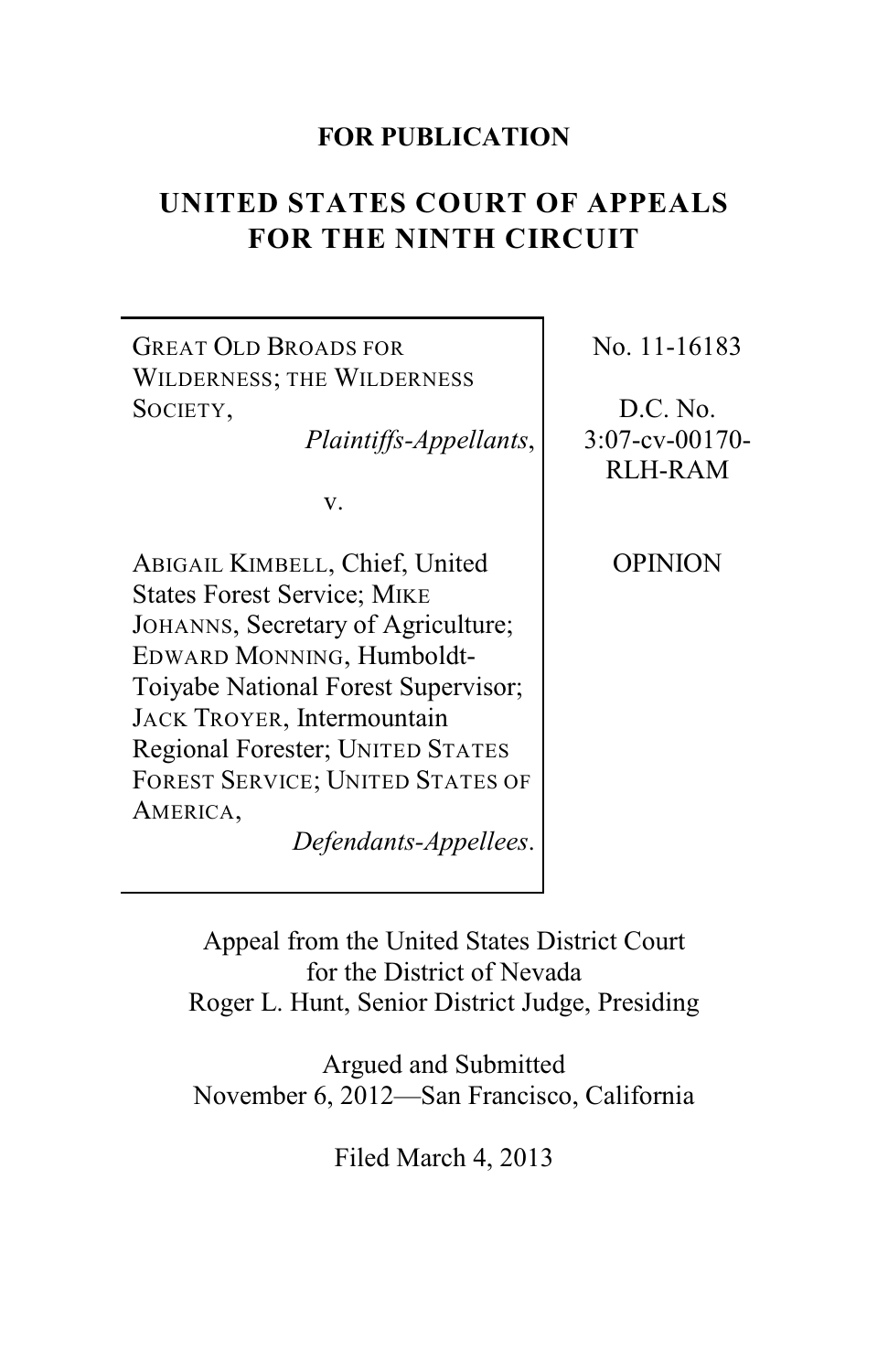#### 2 GREAT OLD BROADS FOR WILDERNESS V. KIMBELL

Before: Robert D. Sack,<sup>\*</sup> Ronald M. Gould, and Milan D. Smith, Jr., Circuit Judges.

Opinion by Judge Gould

### **SUMMARY \*\***

#### **Environmental Law**

The panel reversed in part and affirmed in part the district court's judgment in favor of the United States Forest Service in an action challenging the Forest Service's approval of the restoration of a flood-damaged road in the Humboldt-Toiyabe National Forest in Nevada.

The panel reversed the district court's holding on exhaustion, and held that each of the claims presented on appeal were adequately exhausted by plaintiff's submissions to the Forest Service. The panel affirmed the district court's alternative holding on the merits, granting summary judgment in favor of the Forest Service. The panel held that the Forest Service's Record of Decision conformed to the National Forest Management Act, Executive Order 11988, and the National Environmental Policy Act.

The Honorable Robert D. Sack, Senior Circuit Judge for the U.S. Court **\*** of Appeals for the Second Circuit, sitting by designation.

<sup>\*\*\*</sup> This summary constitutes no part of the opinion of the court. It has been prepared by court staff for the convenience of the reader.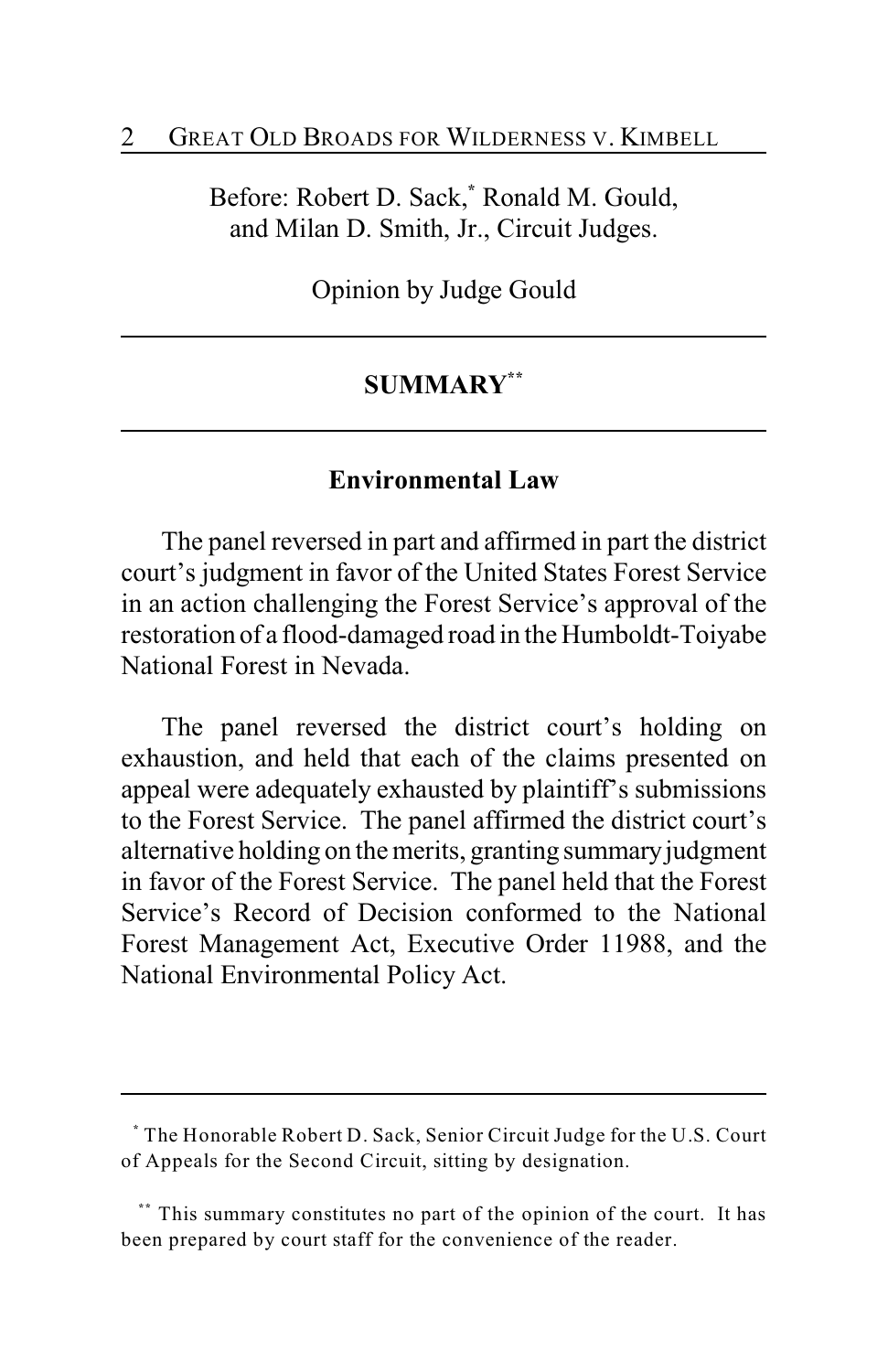# **COUNSEL**

Alison Christine Flint (argued) and Michael Freeman, Earthjustice, Denver, Colorado; Craig Coleman, Faegre Baker Daniels LLP, Minneapolis, Minnesota; Henry Egghart, Attorney, Reno, Nevada, for Appellants.

Elizabeth Ann Peterson (argued), Environment & Natural Resources Division, Department of Justice, Washington, D.C.; Andrew A. Smith, Assistant United States Attorney, Albuquerque, New Mexico, for Appellees.

## **OPINION**

GOULD, Circuit Judge:

This case arises out of the long and contentious process to repair a flood-damaged road in a sensitive area of the Humboldt-Toiyabe National Forest in Elko County, Nevada. A related dispute reached us twice before, when we ordered that Appellants Great Old Broads and the Wilderness Society (collectively, "Great Old Broads") be allowed to intervene in court-directed settlement talks to determine how best to repair or replace the road, rejecting timeliness and standing challenges. *See United States v. Carpenter* (*Carpenter I*), 298 F.3d 1122, 1125 (9th Cir. 2002); *United States v. Carpenter* (*Carpenter II*), 526 F.3d 1237, 1240 (9th Cir. 2008). Great Old Broads now appeals the district court's grant of summary judgment to the United States Forest Service ("Forest Service") on Great Old Broads's claims related to the Forest Service's record of decision ("ROD") determining the method for restoring the South Canyon Road as a part of the Jarbidge Canyon Project (the "Project"). The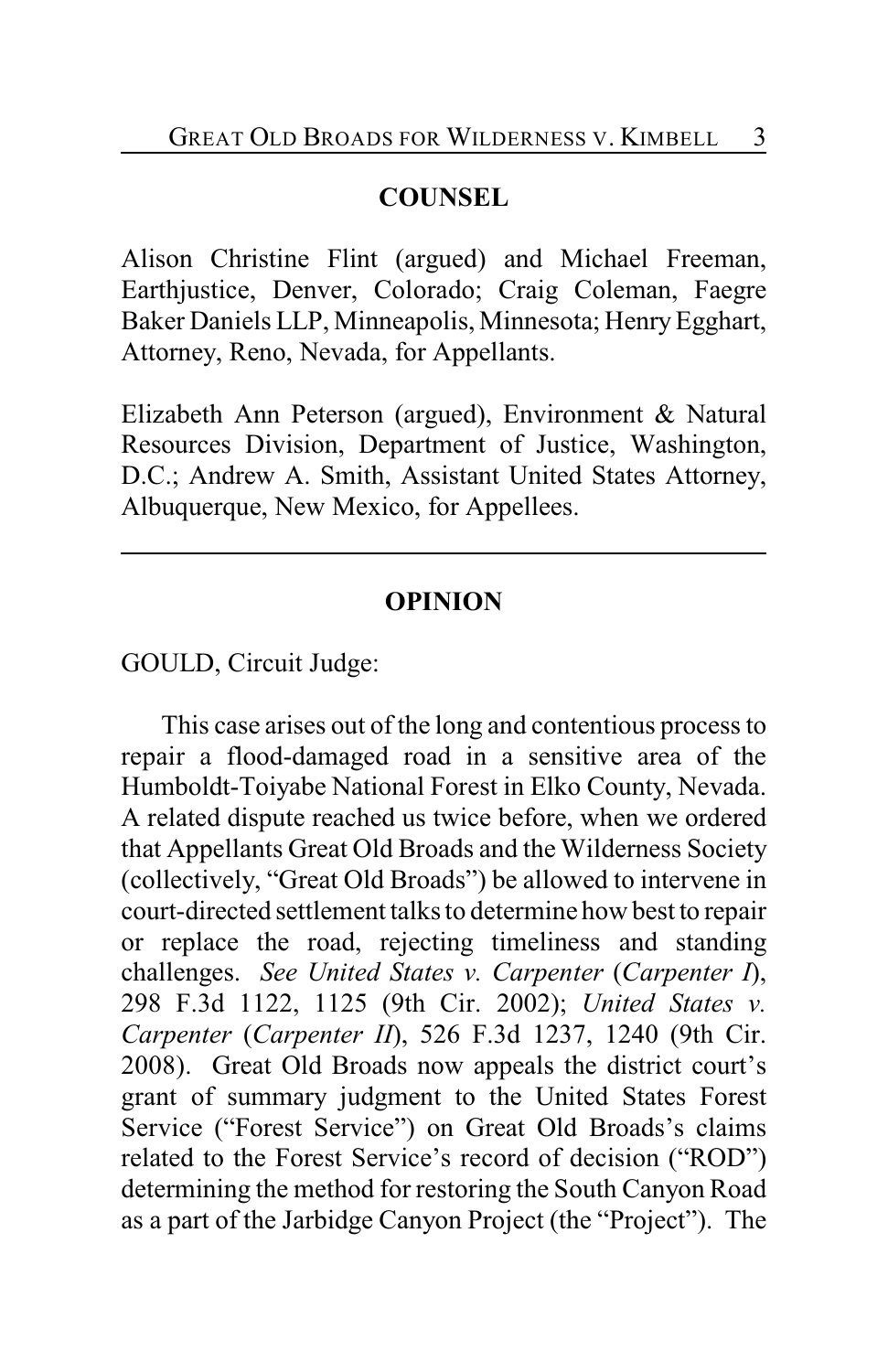Project was an effort to reestablish the South Canyon Road after flood waters damaged the road in 1995, eliminating vehicle access to the Snowslide Gulch Wilderness Portal in the Jarbidge Wilderness. Great Old Broads sought review in federal court, contending that the Forest Service's approval of the Project violated (1) the National Forest Management Act ("NFMA"), 16 U.S.C. §§ 1600–1687, because the Project offended the Fisheries and Wildlife Restoration standard FW-2 of the Inland Native Fish Strategy ("INFISH"), which is incorporated into the Humboldt National Forest Land and Resource Management Plan ("Humboldt Plan"); (2) Executive Order 11988, ("EO 11988"), 42 Fed. Reg. 26951 (1977); and (3) the National Environmental Policy Act of 1969 ("NEPA"), 42 U.S.C. §§ 4321–4370f.

The district court gave summary judgment to the Forest Service, holding that Great Old Broads did not exhaust its administrative remedies and, alternatively, that Great Old Broads's claims failed on the merits. We have jurisdiction under 28 U.S.C. § 1291. We reverse the district court's conclusion on exhaustion and affirm its alternate decision on the merits.

## **I. BACKGROUND**

Jarbidge Canyon is in the northeast corner of Nevada, between Twin Falls, Idaho, and Elko, Nevada. The Jarbidge River flows north from the Jarbidge Wilderness into Idaho, where it joins the Bruneau River and eventually the Snake and Columbia Rivers. The Jarbidge River is home to the only population of bull trout known to exist south of the Snake River. This population has been isolated from other bull trout for more than 100 years by a combination of human and natural barriers.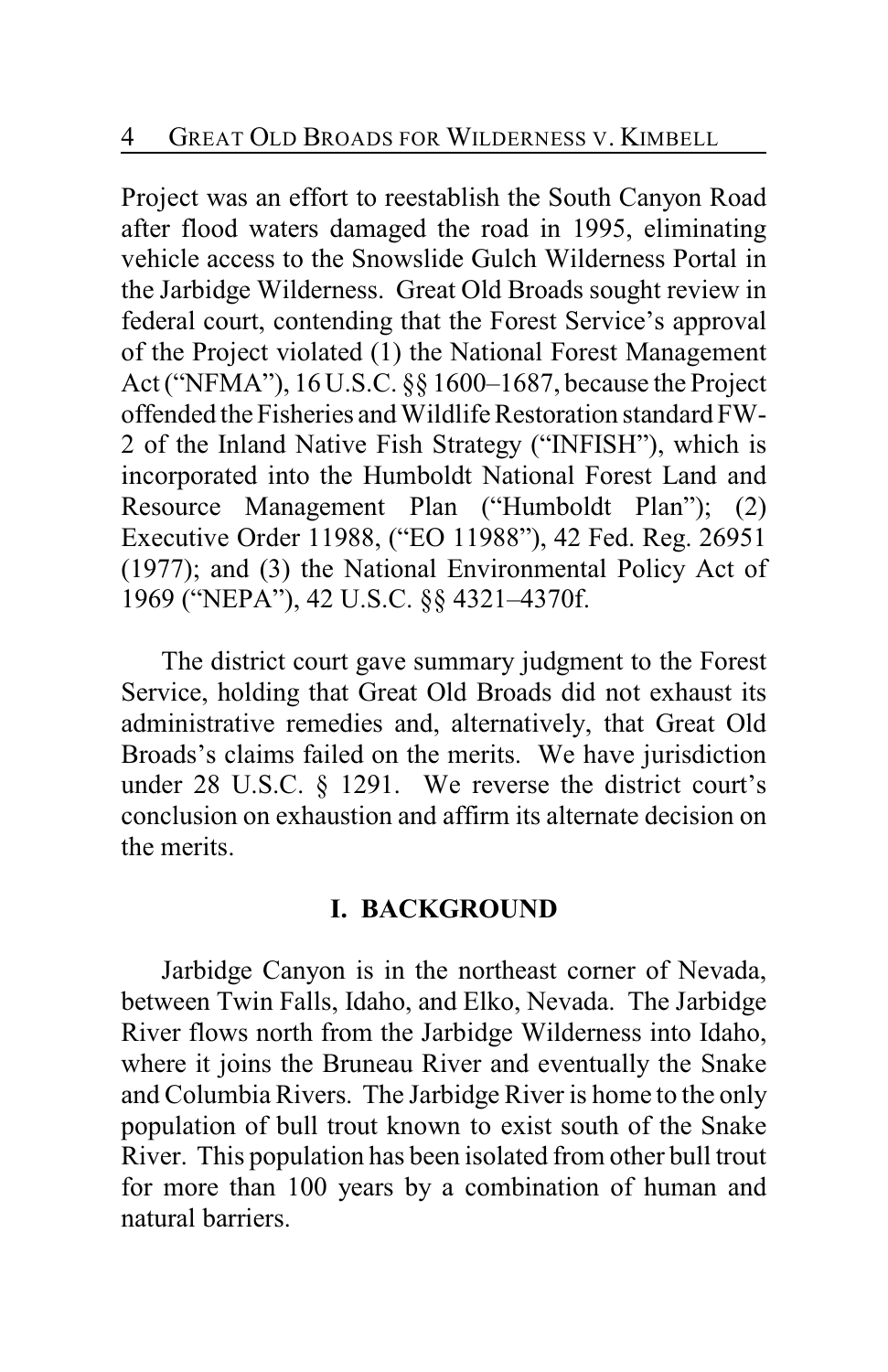The South Canyon Road (indexed as Forest Road # 064) follows the West Fork of the Jarbidge River through Jarbidge Canyon. The road dates to 1909, when gold was discovered in the canyon, leading to one of the last gold rushes in the United States and spurring development of access roads throughout the canyon. The disputed segment of the road was completed between 1911 and 1918. In 1974, the road was closed above Snowslide Gulch because annual landslides made maintenance impractical. Until 1995, the South Canyon Road gave the only motorized-vehicle access to the wilderness area at Snowslide Gulch. The road climbs one mile from Pine Creek Campground to the Urdahl Concentrated Use Area ("Urdahl") and then another half mile to Snowslide Gulch. In 1995, the Jarbidge River flooded, making this part of the South Canyon Road unpassable to passenger vehicles for at least the fifth time since 1970.

In 1997, the Forest Service prepared an environmental assessment and made a finding of no significant impact ("FONSI") for the recommended repair of the entire South Canyon Road. Trout Unlimited mounted an administrative challenge to this FONSI, arguing that the proposed reconstruction would harm the bull trout population and habitat, and suggesting that harm would lead to the trout's listing under the Endangered Species Act ("ESA"). The Regional Forester remanded the environmental assessment to the Forest Service to consider Trout Unlimited's claims.

In June 1998, the United States Fish and Wildlife Service ("FWS") proposed listing the Jarbidge River bull trout as a threatened species under the ESA. At the same time, after receiving comments on its 1997 environmental assessment and conducting more analysis in response to Trout Unlimited's suit, the Forest Service published a second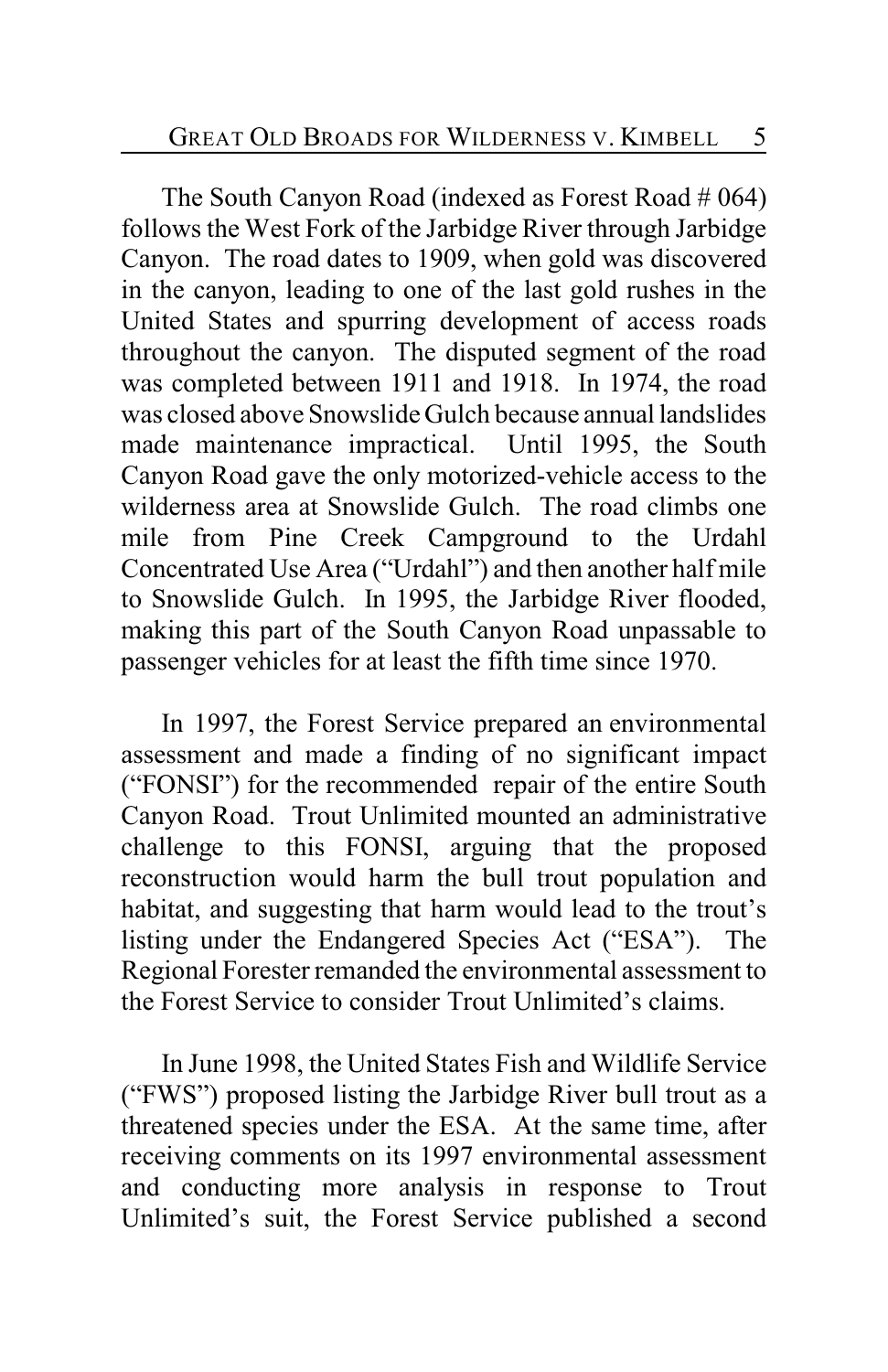environmental assessment. This 1998 environmental assessment identified a hiking trail as the preferred alternative, eliminating motorized access along the entire relevant stretch of the South Canyon Road.

In response to this proposed ESA listing and the recommendation of the 1998 environmental assessment, Elko County unilaterally directed its road department to begin repair of the South Canyon Road, citing its need to access the South Canyon to fight forest fires. While rebuilding the road, Elko County diverted the river into a straight channel. This channelization lifted a plume of sediment that stretched 3.5 miles down the river and damaged the river bank. Elko County's repair work was blocked by the Nevada Division of Environmental Protection, but the repairs had so damaged the river habitat that FWS issued an emergency listing of the Jarbidge bull trout as endangered in August 1998. EmergencyListing of the Jarbidge River Population Segment of Bull Trout as Endangered, 63 Fed. Reg. 42757, August 11, 1998. Predicting that "impacts from the road reconstruction to bull trout habitat will likely remain for years," FWS permanently listed the bull trout as threatened on April 8, 1999. Endangered and Threatened Wildlife and Plants; Determination of Threatened Status for the Jarbidge River Population Segment of Bull Trout, 64 Fed. Reg. 17110, April 8, 1999.

The Forest Service and Elko County tried to negotiate a plan to reopen the road over the next few months, but this effort failed. Frustrated by lack of progress and determined to enable vehicle access to the wilderness area, a local citizens' group calling itself the "Shovel Brigade" decided to reopen the road by hand. In October of 1999, District Judge Hagen blocked the Brigade's plan to reopen the road and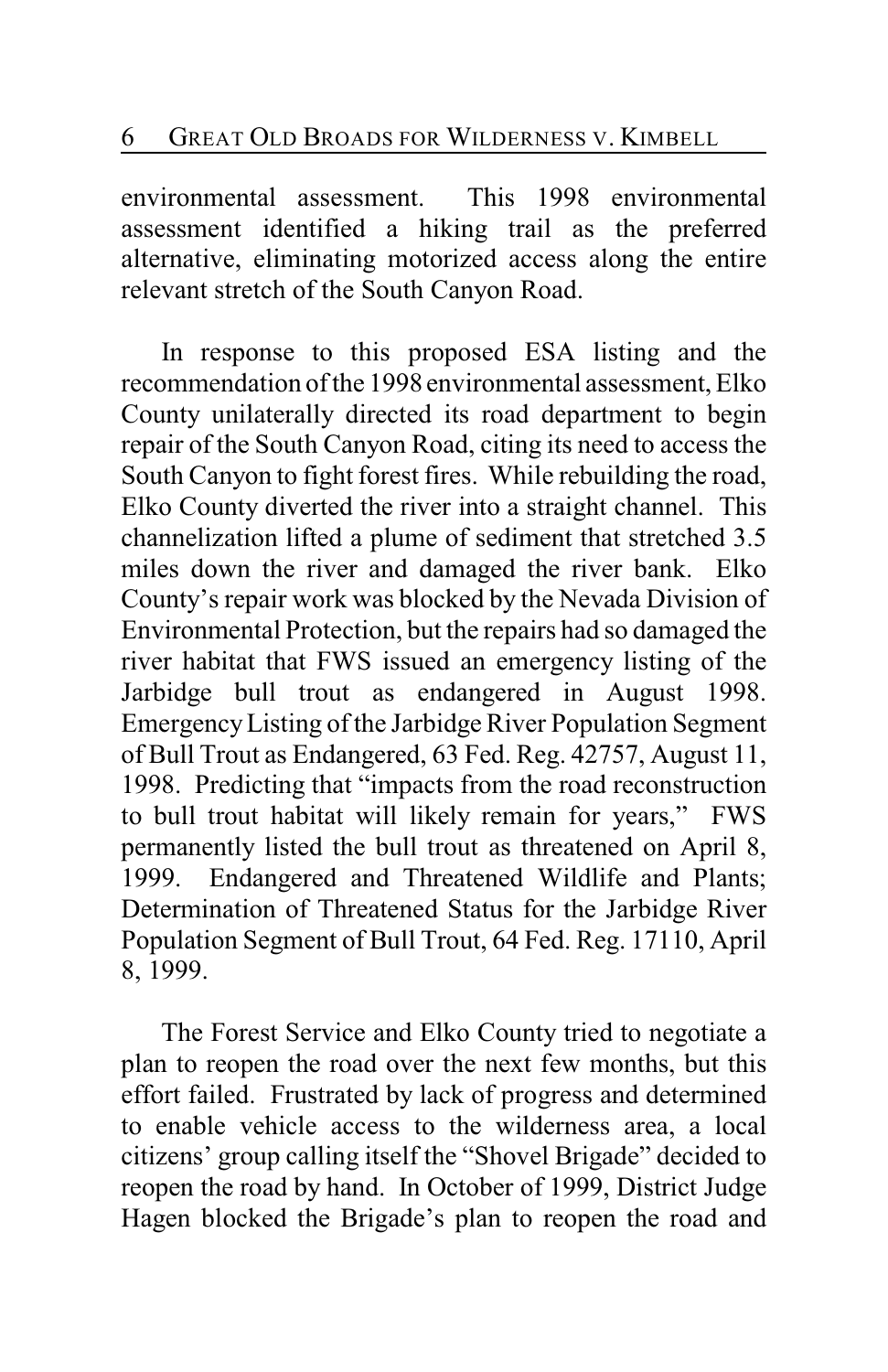required the Brigade, Elko County, and the Forest Service to enter confidential mediation. Off-road vehicle (ORV) riders continued to enter the South Canyon, undeterred by road conditions and the Forest Service's attempts to block access. These ORVs established trails along the length of the washed-out road and further damaged the river habitat.

After months of unsuccessful talks, the Shovel Brigade again made plans to reopen the road by hand. This time the Brigade styled its effort as a protest scheduled on July 4, 2000. The district court did not enjoin the Brigade from its plan, and the Brigade successfully opened a rudimentary, quarter-mile road. In response, the United States charged members of the Shovel Brigade with trespassing and renewed a suit against Elko County for damage caused by the County's earlier road work. Elko County entered a crossclaim to quiet title to a right of way in the South Canyon Road under Revised Statute 2477 (RS 2477).**<sup>1</sup>**

Judge Hagen again ordered the Forest Service, Elko County, and the Shovel Brigade (represented by named defendant John Carpenter) into confidential settlement talks. On March 2, 2001, the parties told the court that they had reached an agreement. *Carpenter I*, 298 F.3d at 1124. In the proposed settlement agreement ("Proposed Settlement"), (1)

RS 2477 formerly provided that "the right of way for the construction **<sup>1</sup>** of highways over public lands, not reserved for public uses, is hereby granted." 43 U.S.C. § 932 (1970), *repealed by* Federal Land Policy Management Act ("FLPMA"), Pub. L. No. 94-579, § 706(a), 90 Stat. 2743, 2793 (1976). The FLPMA preserved rights-of-way that existed before 1976. 43 U.S.C. § 1769(a). Parties claiming RS 2477 easements must show the road on which their claim is based was built before the land it crosses lost its public character. *Humboldt County v. United States*, 684 F.2d 1276, 1281 (9th Cir. 1982).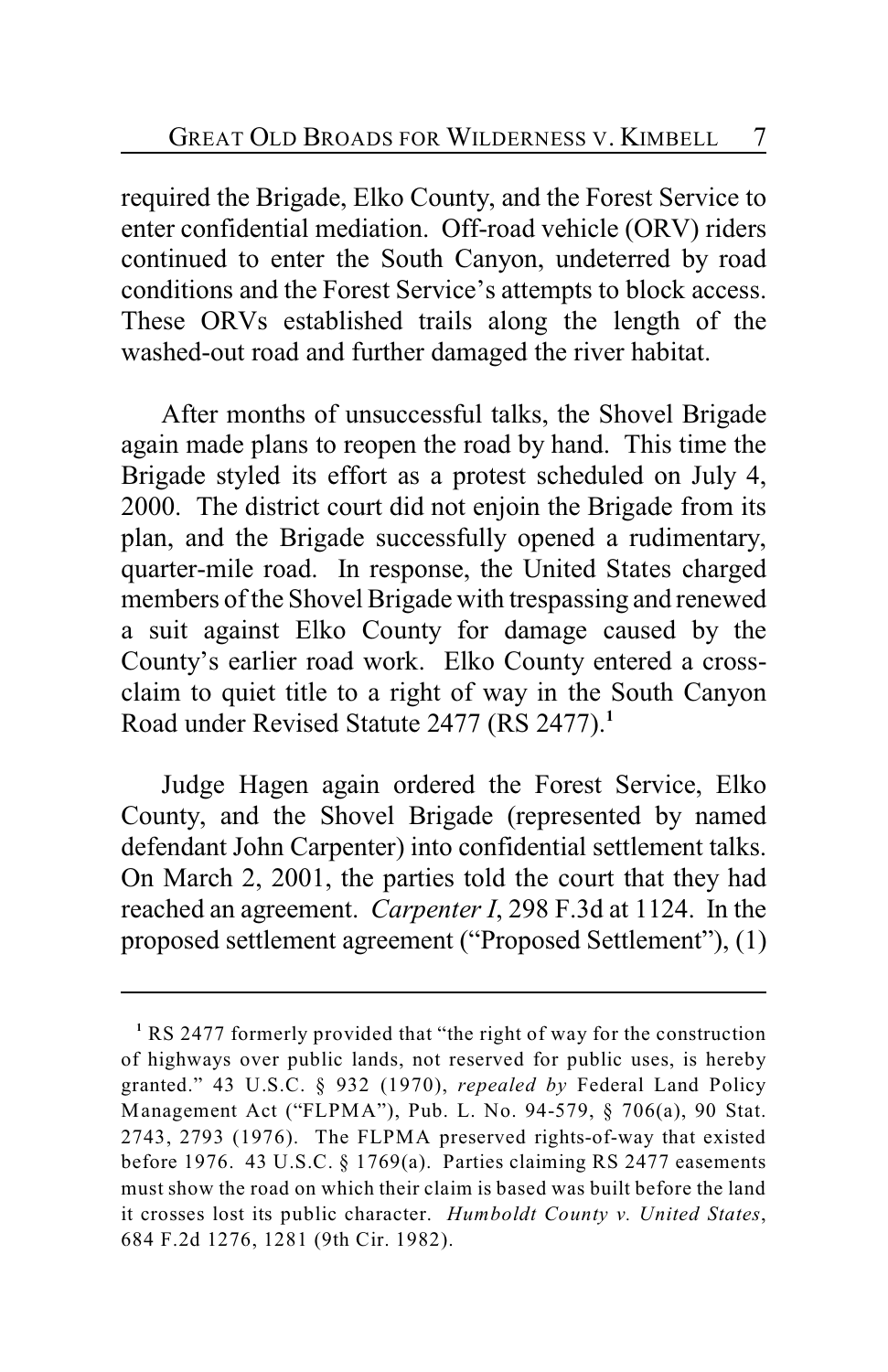the parties released all claims against each other; (2) the Forest Service recognized Elko County's RS 2477 right of way and agreed to allow the County to restore the South Canyon Road; and (3) Elko County and Carpenter agreed that the United States had authority to manage the land in accord with federal environmental laws and promised to obtain Forest Service authorization before performing any work on the South Canyon Road.

At this point, the details of the Proposed Settlement were publicized, and Great Old Broads moved to intervene as a defendant in Elko County's Quiet Title Act claim. *Id*. Great Old Broads claimed that the Proposed Settlement "improperly ceded a property interest in the road to the County of Elko, thereby substantially diminishing the environmental protections for the adjacent wilderness areas." *Id*. The district court rejected Great Old Broads's motion as untimely and accepted the Proposed Settlement. *Id*. Great Old Broads appealed. We vacated the approval of the Proposed Settlement and ordered that Great Old Broads be allowed to intervene. *Id*. at 1125.

Great Old Broads renewed its motion to intervene in the district court on the Quiet Title Act claim and filed Administrative Procedure Act ("APA") cross-claims against the United States, challenging the settlement under NEPA, the Federal Land Policy and Management Act, 43 U.S.C. § 1701 et seq., and Forest Service regulations, 36 C.F.R. § 251. *Carpenter II*, 526 F.3d at 1239. The district court held that Great Old Broads lacked standing to challenge Elko County's Quiet Title Act claim. *Id*. And although the district court allowed Great Old Broads to intervene on its other claims, it dismissed them on the ground that the Attorney General's decision to settle was not reviewable under the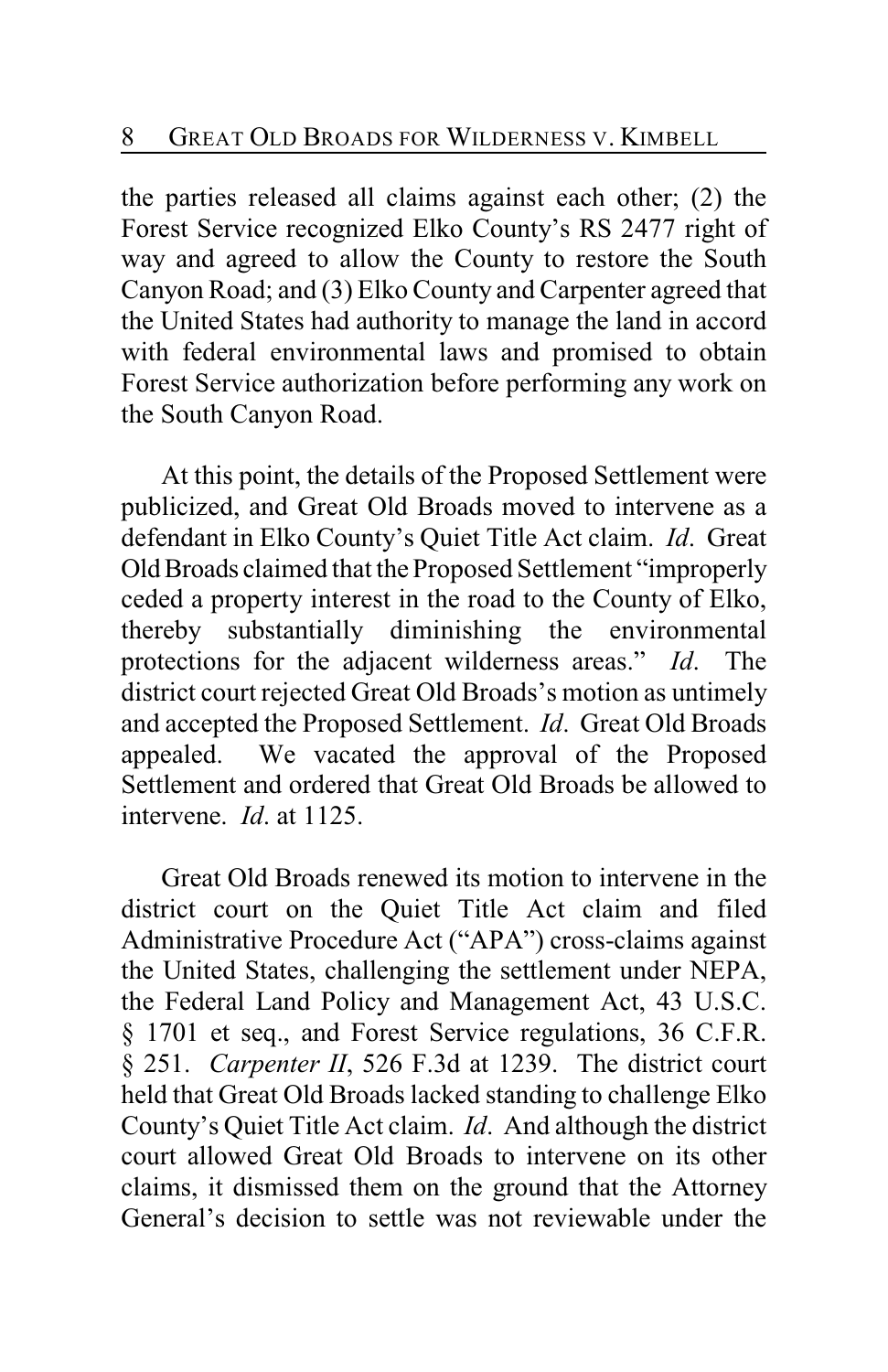APA. *Id.* Nevertheless, the district court recognized that "the government circumvented certain procedural mandates imposed by Congress," so the district court stayed its approval until the United States demonstrated that the Proposed Settlement complied with the environmental statutes and regulations raised in Great Old Broads's crossclaims. *Id*. at 1239–40.

After entering this order, Judge Hagen retired, and Judge Hunt succeeded to judicial responsibility on the case. *Id*. at 1240; *see Wilderness Soc'y v. U.S. Forest Serv.*, 3:07-CV-00170-RLH, 2011 WL 1042612 (D. Nev. Mar. 17, 2011). Judge Hunt lifted the stay, relieving the government of its obligation to demonstrate that the Proposed Settlement did not violate the environmental laws identified by Great Old Broads. *Carpenter II*, 526 F.3d at 1240. After lifting the stay, Judge Hunt held hearings on the merits of the Proposed Settlement. *Id.* Great Old Broads was not permitted to present evidence or participate as a party. *Id*. After these hearings, the district court approved the Proposed Settlement, and Great Old Broads appealed. *Id.*

We again reversed the district court, holding that its ruling that Great Old Broads did not have standing to intervene in the Quiet Title Act claim was foreclosed by our earlier decision. *Id.* (citing *Carpenter I*, 298 F.3d at 1125–26). We further held that Great Old Broads's crossclaims were reviewable under the APA. *Id.* at 1241–42. We vacated the approval of the Quiet Title Act settlement and reversed the dismissal of Great Old Broads's cross-claims. *Id*. at 1243.

While Great Old Broads litigated its right to intervene, Elko County and the Forest Service worked to put the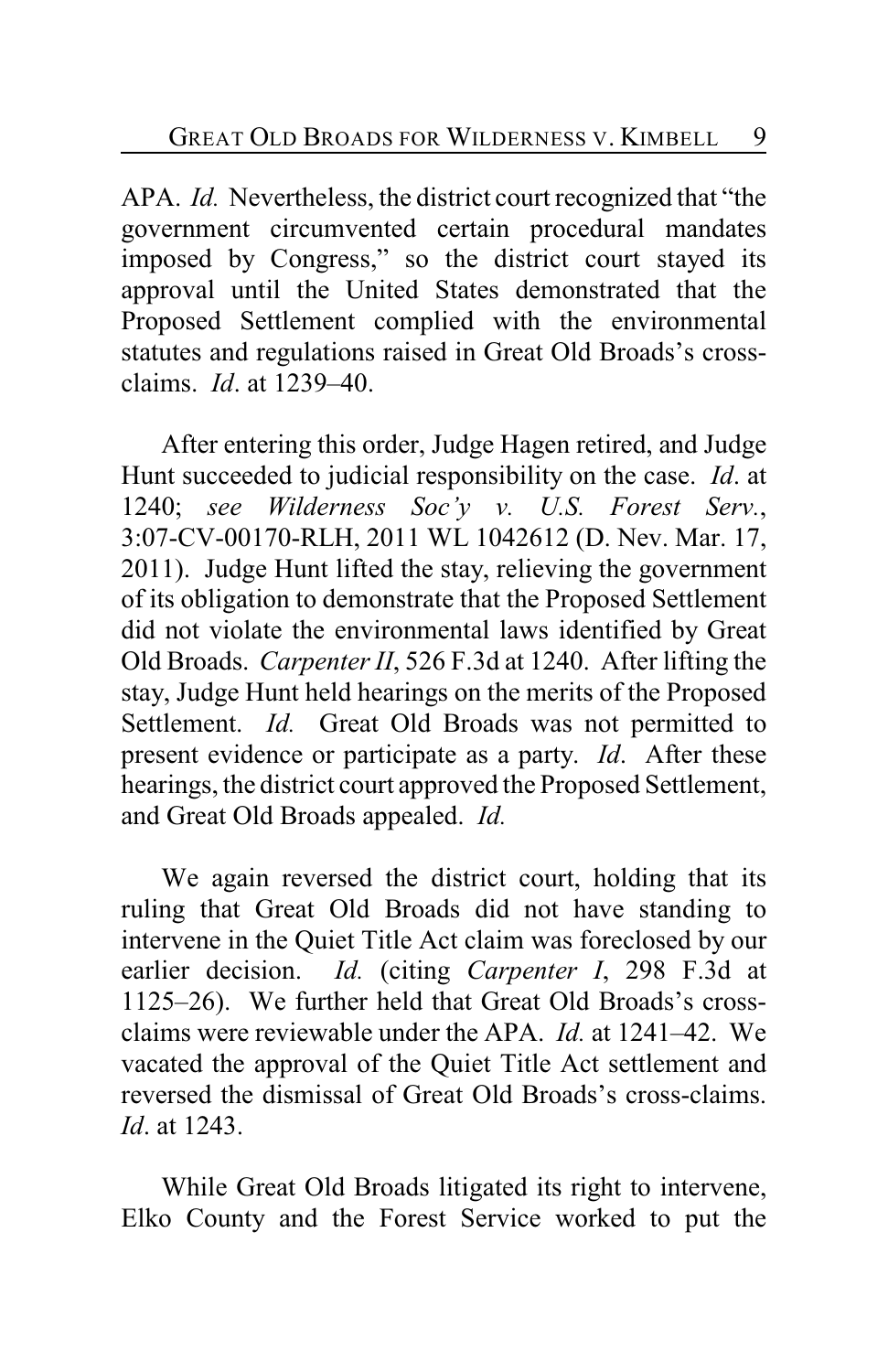Proposed Settlement into effect. Elko County proposed a plan to reestablish the road on August 16, 2002, as called for by the Proposed Settlement. In April 2003, the Forest Service published a draft Environmental Impact Statement ("EIS"), that analyzed the Elko County proposal, and six other management alternatives for the Project. Great Old Broads commented on the draft EIS.

In April 2005, the Forest Service issued a draft Record of Decision ("ROD"). The draft ROD did not adopt any of the alternatives analyzed in the draft EIS to form the management alternative selected for the Project (the "Selected Alternative"). Instead, the Selected Alternative was a combination of elements from the following draft EIS alternatives:

> **Alternative 1** (The No-Action Alternative) left the road in its condition as of early 2005, including the primitive restoration work performed by the Shovel Brigade and the routes defined by unauthorized users.

> **Alternative 3** restored the road up to Urdahl but replaced it with a hiking trail from there, providing non-motorized access to Snowslide Gulch. Alternative 3 required the construction of two new bridges and several new road segments.

> **Alternative 4** (The Elko County Proposal) relocated the river and road to their 1995 preflood locations, providing passenger-vehicle access to Snowslide Gulch.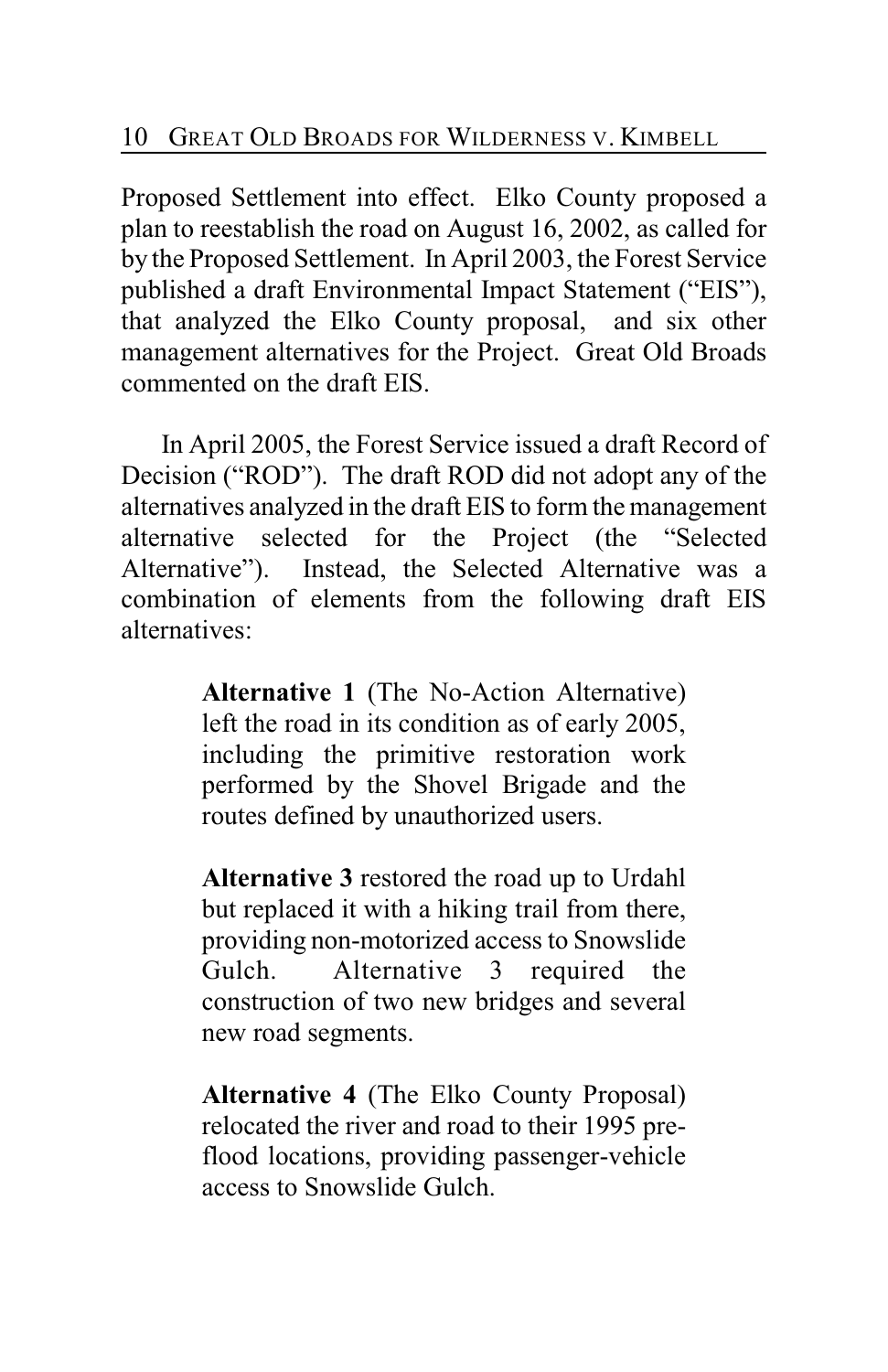The Selected Alternative largely followed Alternative 4, restoring the road for the mile from Pine Creek Campground to Urdahl, but it incorporated the hiking trail analyzed in Alternative 3 from Urdahl to Snowslide Gulch. Alternative 3 reclaimed the road above Urdahl, so the Selected Alternative allowed only non-motorized access in the last half-mile to the wilderness area. The Selected Alternative also avoided river and road relocation and bridge construction in Alternatives 3 and 4 by replacing those features with lowwater crossings from the user-defined routes in Alternative 1. The Selected Alternative did not recognize Elko County's claim to title in a right of way through the South Canyon.

The Selected Alternative incorporated no part of Great Old Broads's preferred alternative, Alternative 2, which would have replaced the road with a hiking trail from Pine Creek Campground to Snowslide Gulch, or Alternatives 5 and 6, which would have raised the road above the Jarbidge River floodplain. Alternative 7, like Alternative 1, contemplated no repairs to the road. It differed from Alternative 1 in that it included a Road Management Plan and Water Projects.

On April 13, 2005, Great Old Broads submitted a comment letter on the ROD. Great Old Broads wrote that the Selected Alternative represented a "substantial improvement" over Elko County's proposal, but Great Old Broads continued to object to any decision to reconstruct the South Canyon Road above Pine Creek Campground. Great Old Broads urged that the Forest Service adopt Alternative 2, which the Forest Service found would result in the lowest impacts from erosion and mass wasting events. Great Old Broads also argued that the Selected Alternative, unlike Alternative 2, was legally infirm for three reasons: (1) the Selected Alternative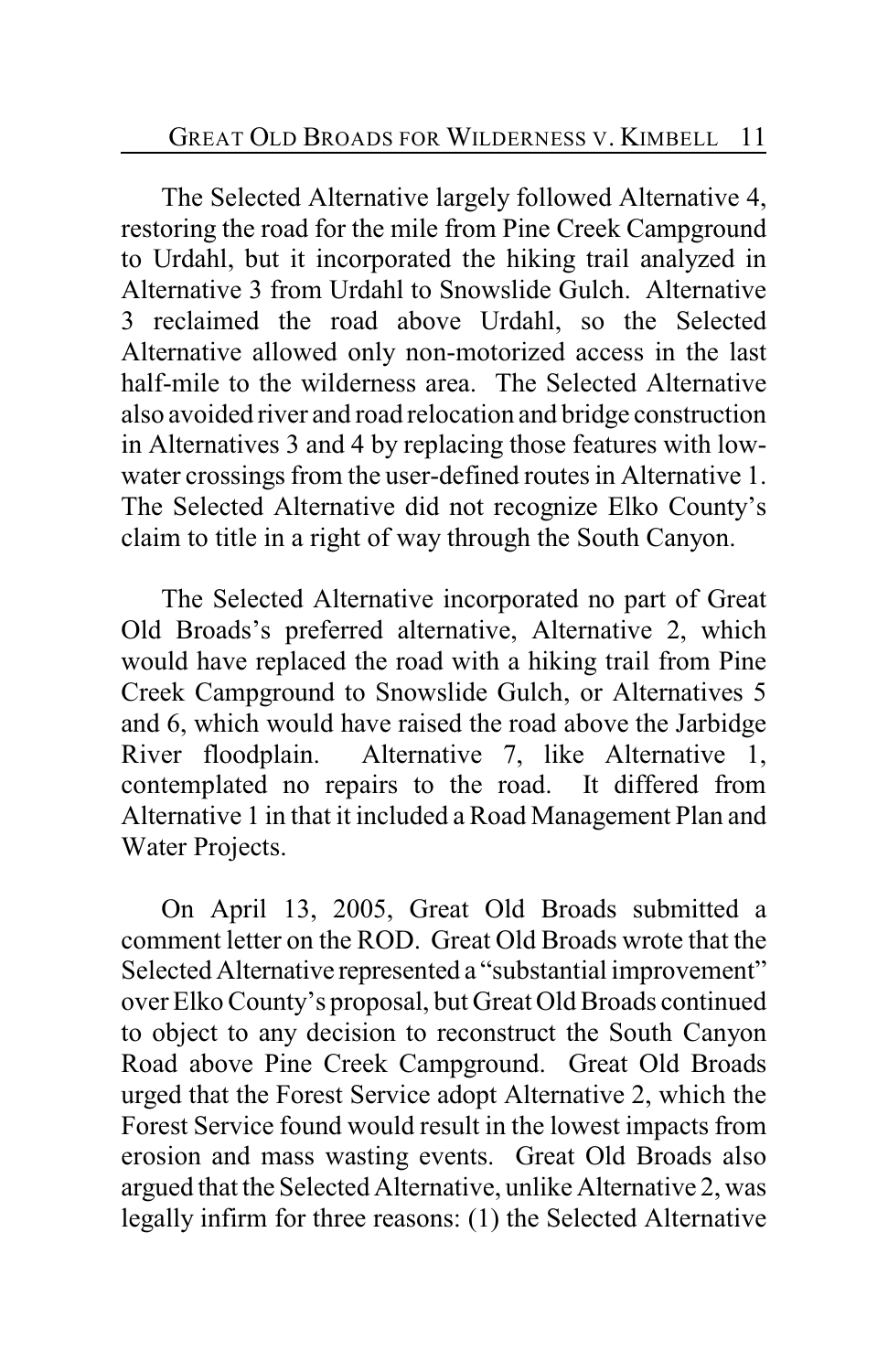"would not meet the INFISH standards that are incorporated into the [Humboldt Plan]"; (2) by rebuilding the South Canyon Road, the Selected Alternative "contravenes [EO 11988] because it does not avoid the Jarbidge River floodplain"; and (3) the Selected Alternative "represents a significant change that merits further environmental analysis."

The Forest Service issued the final ROD and final EIS at the end of April, adopting the Selected Alternative in a form essentially unchanged from the draft ROD. The final EIS analyzed the same seven alternatives considered in the draft EIS and did not add additional analysis of the Selected Alternative. The final ROD included a more detailed explanation of the Selected Alternative, and the Forest Supervisor explained that he "considered all views that have been expressed" and that "[t]hese comments have helped me make a better informed decision." Neither the ROD nor the final EIS attached or responded to Great Old Broads's comments in its April 13 letter.

On June 14, 2005, Great Old Broads filed an administrative appeal of the decision to approve the ROD and the final EIS "to protect [its] rights to challenge the decision" if Elko County were to appeal. In its appeal letter, Great Old Broads once again advocated the non-motorized trail considered as Alternative 2. Great Old Broads also contended that the Selected Alternative was arbitrary, capricious, and did not comply with applicable law "[f]or the reasons stated in the attached comment letters." Of seven attached letters, labeled Exhibits 1–7, the first five related to the draft EIS. Exhibit 6 was the April 13 letter on the draft ROD. Exhibit 7 commented on the draft biological opinion that coincided with the draft ROD.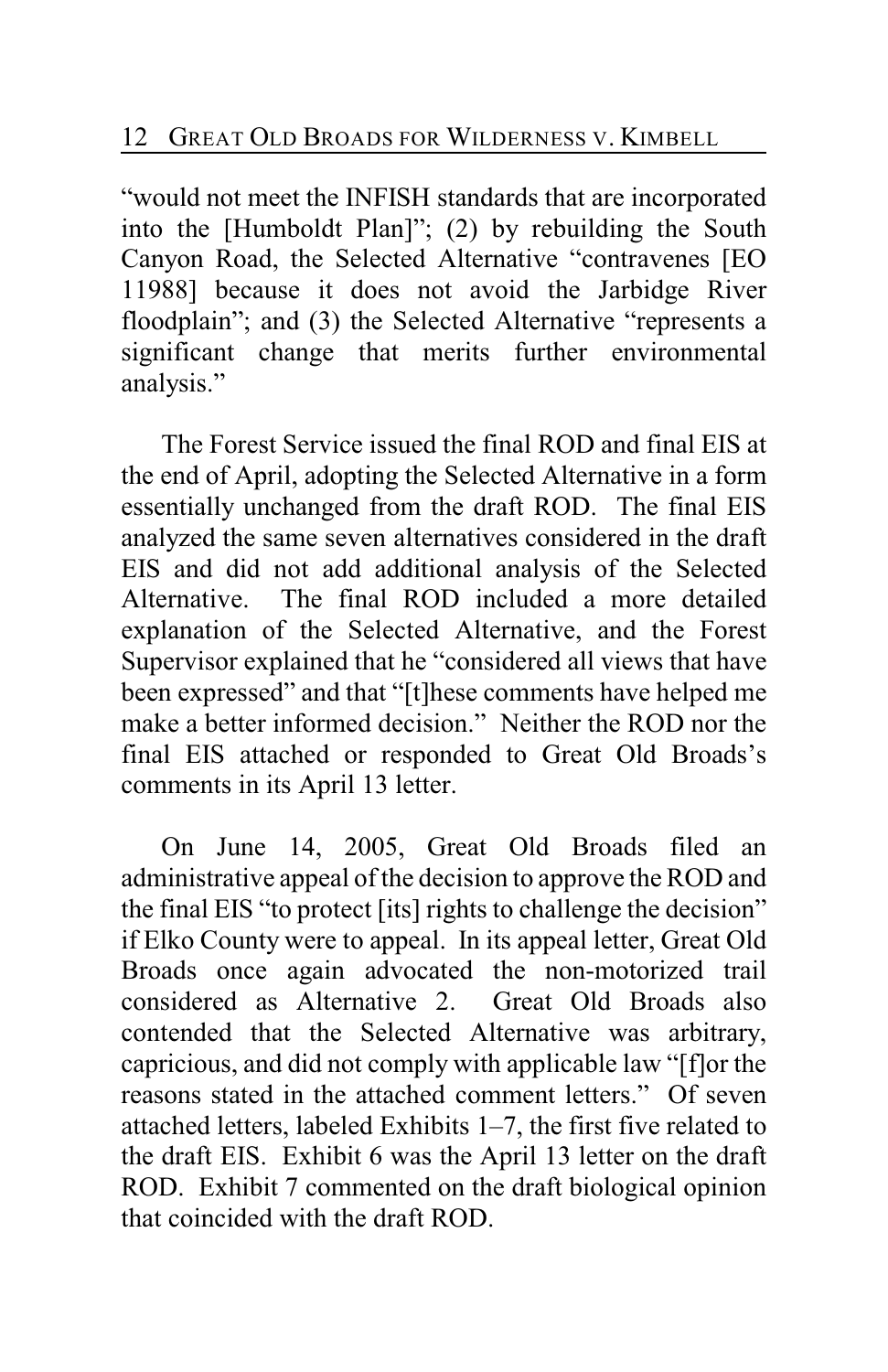On July 5, Great Old Broads told the Forest Service that it would not withdraw its appeal "[i]n light of the Shovel Brigade's administrative appeal, and Elko County's decision to re-commence litigation." *See United States v. Carpenter*, 3:99-CV-00547-RLH, 2012 WL 3686872 (D. Nev. Aug. 27, 2012). The July 5 letter set out fuller descriptions of the issues on which Great Old Broads contested the Selected Alternative and responded to arguments made by Elko County and the Shovel Brigade in their respective appeals. Great Old Broads characterized the decision to leave the road open from Pine Creek Campground to Urdahl as "an effort to compromise with Elko County, and thus resolve this dispute without further litigation." "In light of the intransigence of Elko County and the Shovel Brigade," Great Old Broads again urged the Forest Service to adopt a hiking trail as analyzed in Alternative 2. The Forest Service's Appeal Deciding Officer notified Great Old Broads that the July 5 letter was untimely and would not be considered. *See* 36 C.F.R. § 215.15 (appeal time periods for National Forest System Projects).

On July 21, 2005, the Forest Service denied Great Old Broads's appeal and affirmed the decision approving the ROD and final EIS. The Appeal Deciding Officer did not consider issues raised in the attachments because Great Old Broads's appeal letter did not explain how the initial decision had failed to consider substantive comments and did not identify the unconsidered aspects of the attached letters. Based on this limited review, the Appeal Deciding Officer held that the decision was "reasonable, based on documentation in the record and consistent with the [Humboldt] Plan."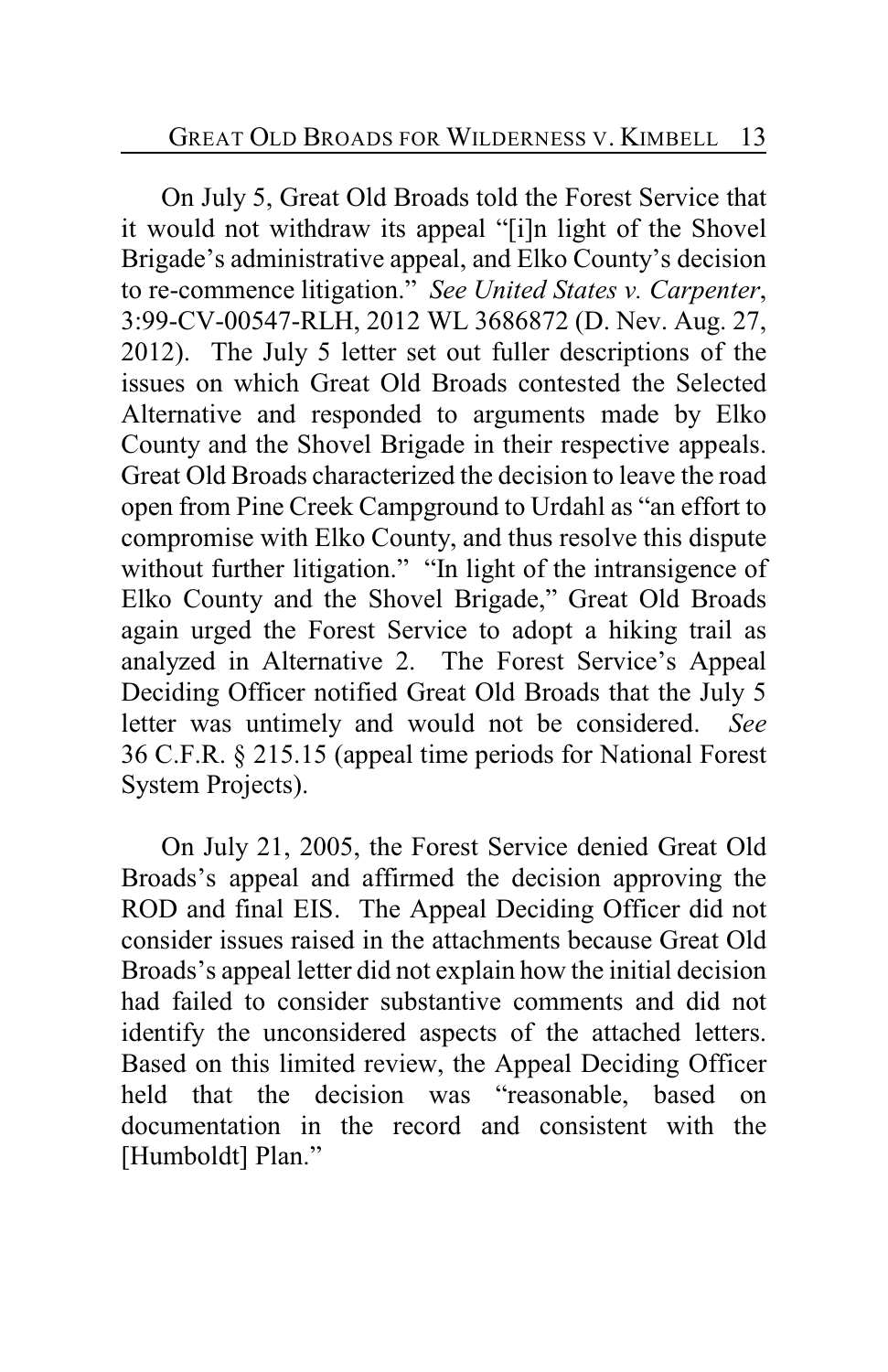Great Old Broads timely filed an action in the U.S. District Court for the District of Nevada seeking review of the Forest Service's actions. The district court granted the Forest Service's motion for summary judgment, holding that Great Old Broads did not exhaust its administrative remedies on any claim and that, in the alternative, Great Old Broads's claims failed on the merits. This appeal followed.

## **II. STANDARD OF REVIEW**

We review the district court's grant of summary judgment *de novo*. *Gardner v. U.S. Bureau of Land Mgmt*., 638 F.3d 1217, 1220 (9th Cir. 2011). Section 706 of the APA governs judicial review of agency decisions under the NFMA, NEPA, and EO 11988. 5 U.S.C. § 706; *see Native Ecosystems Council v. Dombeck*, 304 F.3d 886, 891 (9th Cir. 2002) (applying arbitrary and capricious standard to NEPA and NFMA claims); *City of Carmel-By-The-Sea v. U.S. Dep't of Transp.*, 123 F.3d 1142, 1166 (9th Cir. 1997) (applying arbitrary and capricious standard to EO 11988 claims). We will not overturn agency action unless it is "arbitrary, capricious, an abuse of discretion, or otherwise not in accordance with law."  $5$  U.S.C.  $\S$  706(2)(A).

Agency action is arbitrary and capricious if "the agency has relied on factors which Congress has not intended it to consider, entirely failed to consider an important aspect of the problem, offered an explanation for its decision that runs counter to the evidence before the agency, or is so implausible that it could not be ascribed to a difference in view or the product of agency expertise." *City of Sausalito v. O'Neill*, 386 F.3d 1186, 1206 (9th Cir. 2004) (citations omitted). A reviewing court "generally must be 'at its most deferential' when reviewing scientific judgments and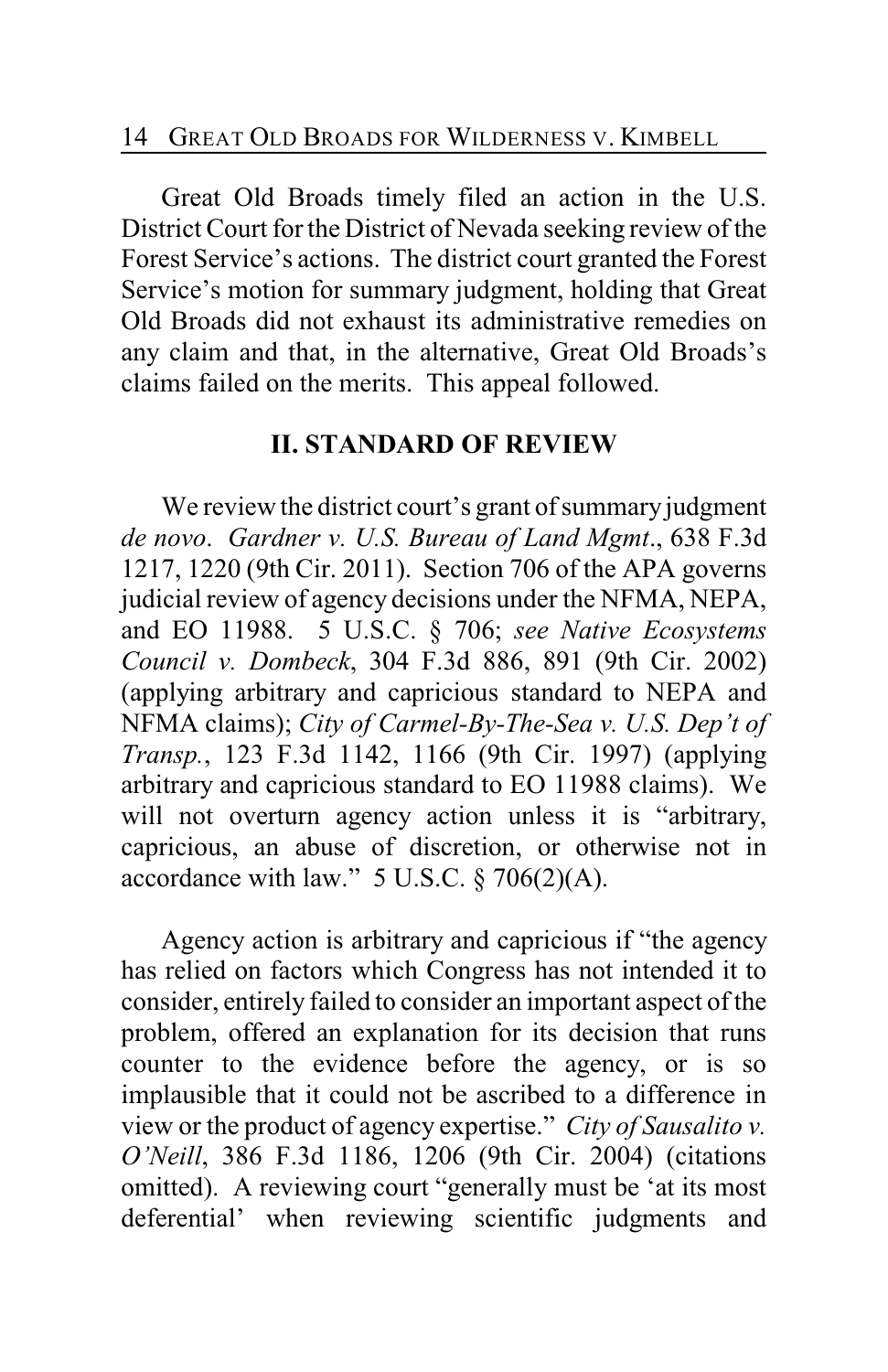technical analyses within the agency's expertise." *N. Plains Res. Council, Inc. v. Surface Transp. Bd*., 668 F.3d 1067, 1075 (9th Cir. 2011) (quoting *Balt. Gas & Elec. Co. v. Natural Res. Def. Council, Inc.*, 462 U.S. 87, 103 (1983)).

#### **III. DISCUSSION**

#### **A. Exhaustion of Administrative Remedies**

The Forest Service contends, and the district court held, that Great Old Broads failed to exhaust its challenge to the ROD. We disagree.

The exhaustion doctrine serves "to permit administrative agencies to utilize their expertise, correct any mistakes, and avoid unnecessary judicial intervention in the process." *Lands Council v. McNair*, 629 F.3d 1070, 1076 (9th Cir. 2010) (en banc) (citing *Buckingham v. U.S. Dep't of Agric.*, 603 F.3d 1073, 1080 (9th Cir. 2010)). The APA requires that plaintiffs exhaust available administrative remedies before bringing grievances to federal court, 5 U.S.C. § 704, including the specific appeal procedures established by the Secretary before bringing an action in court against the Secretary of Agriculture. 7 U.S.C. § 6912(e); 36 C.F.R. § 215. Plaintiffs need not frame issues in "precise legal formulations," so long as "the appeal, taken as a whole, provide[s] sufficient notice to the Forest Service to afford it the opportunity to rectify the violations that the plaintiffs alleged." *Native Ecosystems Council*, 304 F.3d at 899–900. When appellants object to a Forest Service decision, "claims raised at the administrative appeal and in the federal complaint must be so similar that the district court can ascertain that the agency was on notice of, and had an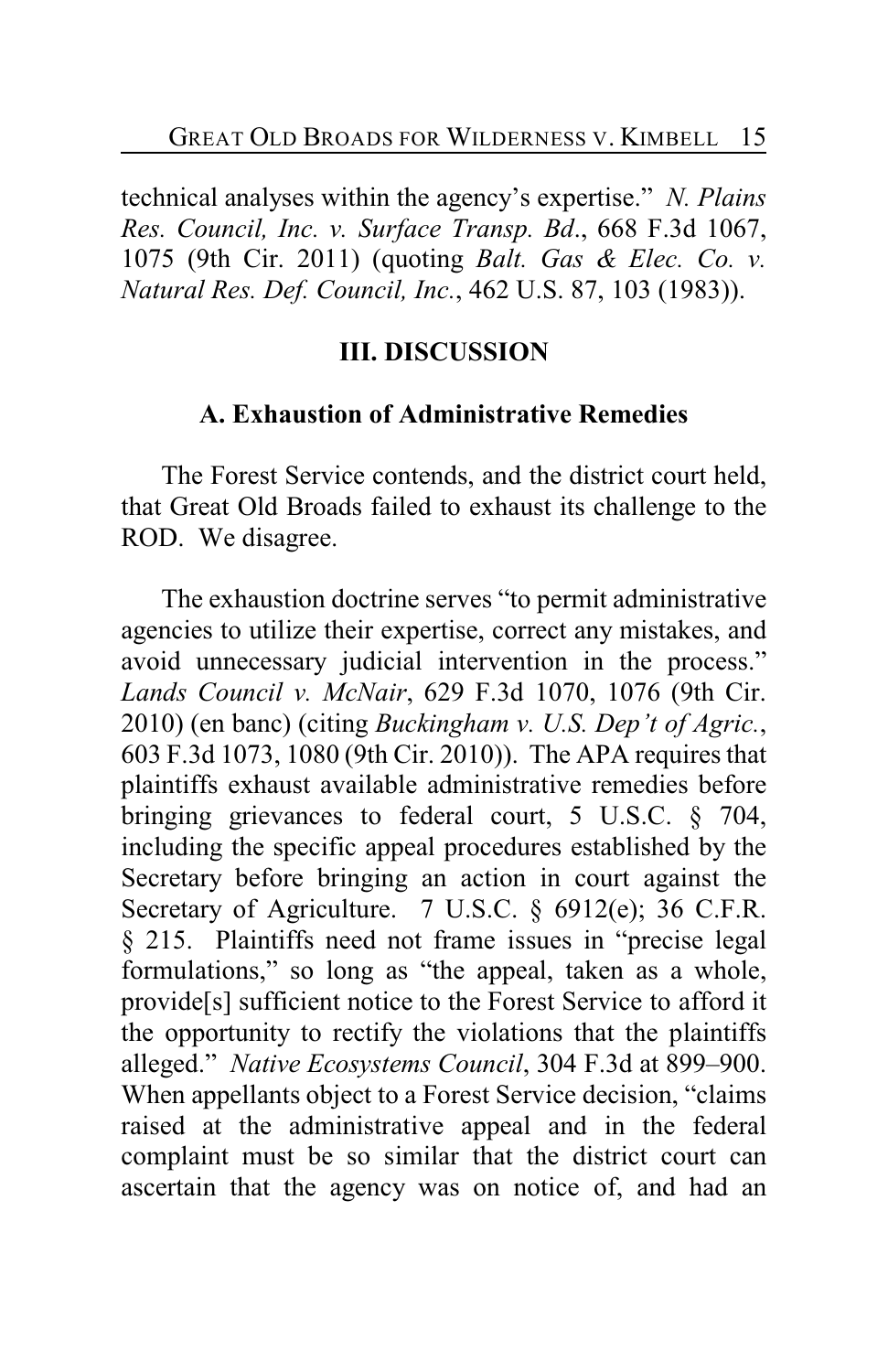opportunity to consider and decide, the same claims now raised in federal court." *Id*. (quotation removed).

The Forest Service and the district court, when reviewing Great Old Broads's claims, considered only the appeal letter itself and not the attachments. The Appeal Deciding Officer did not consider the attached comment letters because the appeal letter did not explain which parts of which comments in the attached letters were relevant to each element of the appeal. But Forest Service regulations provide that attachments are a part of an appeal, *see* 36 C.F.R. § 215.15(a) ("Written appeals, including any attachments, must be filed"), and we have previously allowed judicial review of claims made in comment letters on a draft EIS when those comment letters were not even attached to formal appeals. *See Great Basin Mine Watch v. Hankins*, 456 F.3d 955, 965 (9th Cir. 2006).

The district court mistakenly seems not to have recognized that Great Old Broads commented on the ROD at all. In ruling that Great Old Broads did not exhaust its administrative remedies, the district court found that "the attached comment letters address the draft EIS rather than the actual 2005 Decision." *Wilderness Soc'y*, 2011 WL 1042612, at \*4. But one of the attachments, the letter of April 13, 2005, did address the ROD. That letter clearly asserted the three issues that were raised in the appellate briefing: (1) that the selected decision did not meet INFISH standards; (2) that keeping the road open offended Executive Order 11988 because it did not avoid the Jarbidge River floodplain; and (3) that the selected alternative, while an improvement, represented a "significant change that merits further environmental analysis," and that the decision "did not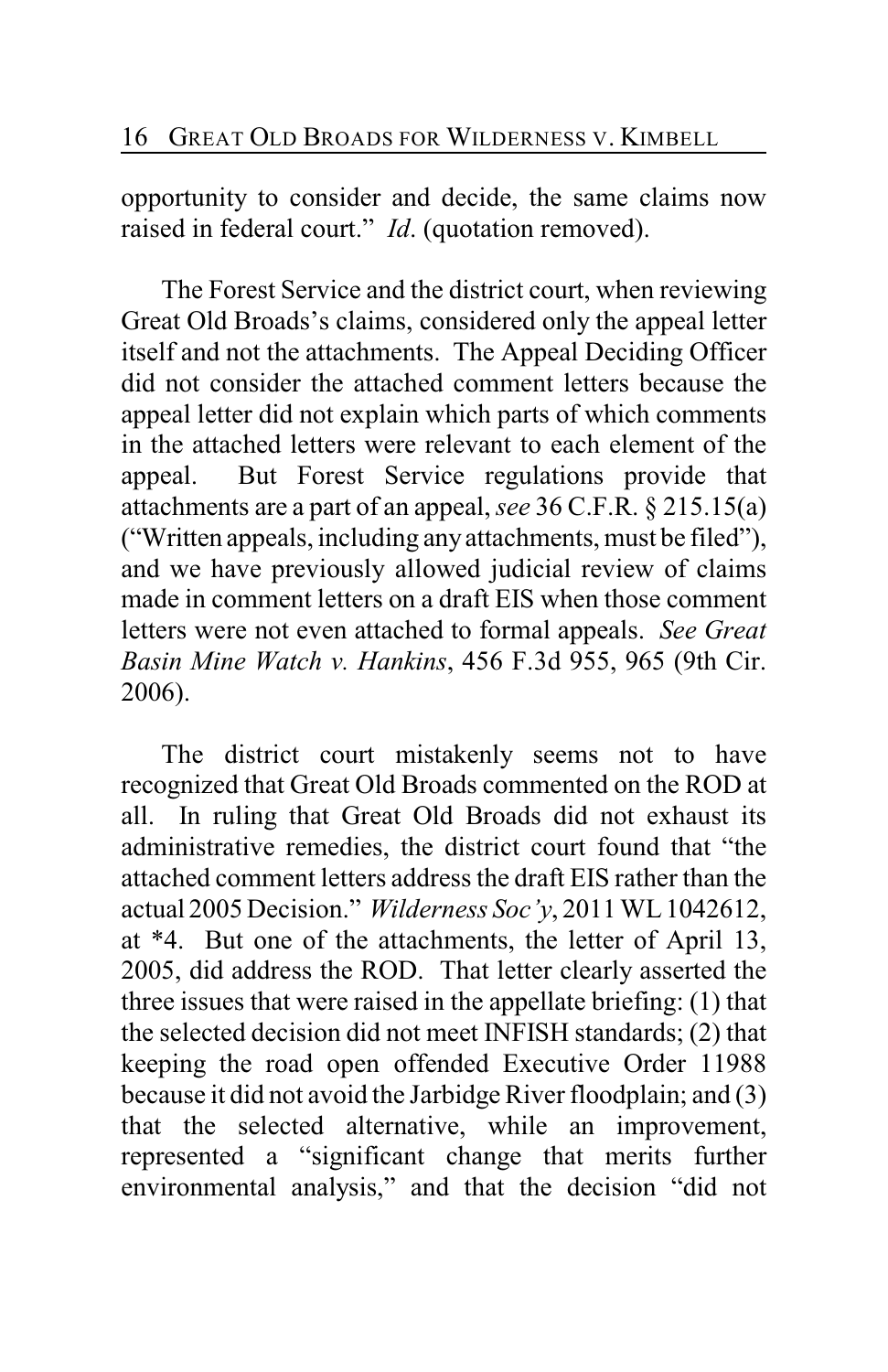provide a full analysis of the environmental impacts now being considered over time."

This was not a case where the agency was asked to piece together an appeal from a mountain of undifferentiated comment letters. Great Old Broads attached its comment letters as distinct exhibits. Any careful reviewer should have recognized that one of the seven addressed the ROD and should also have been able to see that the others gave added context for the appeal. In the one letter addressing the ROD, Great Old Broads succinctly stated three legal objections. The appeal, taken as a whole, includes the attached comment **letters** 

The Forest Service argues that even if Great Old Broads's April 13 letter were properly considered as part of its appeal, the attachment was insufficient to exhaust Great Old Broads's claims under our recent decision in *Native Village of Kivalina IRA Council v. U.S. Environmental Protection Agency*, 687 F.3d 1216 (9th Cir. 2012), because Great Old Broads did not explain why it believed the ROD did not consider the claims made in its April 13 comment letter. *See* 36 C.F.R. § 215.14(b)(8). This argument contradicts *Great Basin Mine Watch* and misreads *Kivalina*.

In *Kivalina*, the Village of Kivalina petitioned for review of a National Pollutant Discharge Elimination System permit that allowed the discharge of wastewater from a mine into the Wulik River, which enters the Chukchi Sea near Kivalina. *Id.* at 1218. The Environmental Appeals Board ("EAB") of the Environmental Protection Agency ("EPA") declined to review the permit, concluding that Kivalina "had not satisfied the procedural requirements to obtain review under 40 C.F.R. § 124.19(a) because it did not demonstrate why the [EPA's]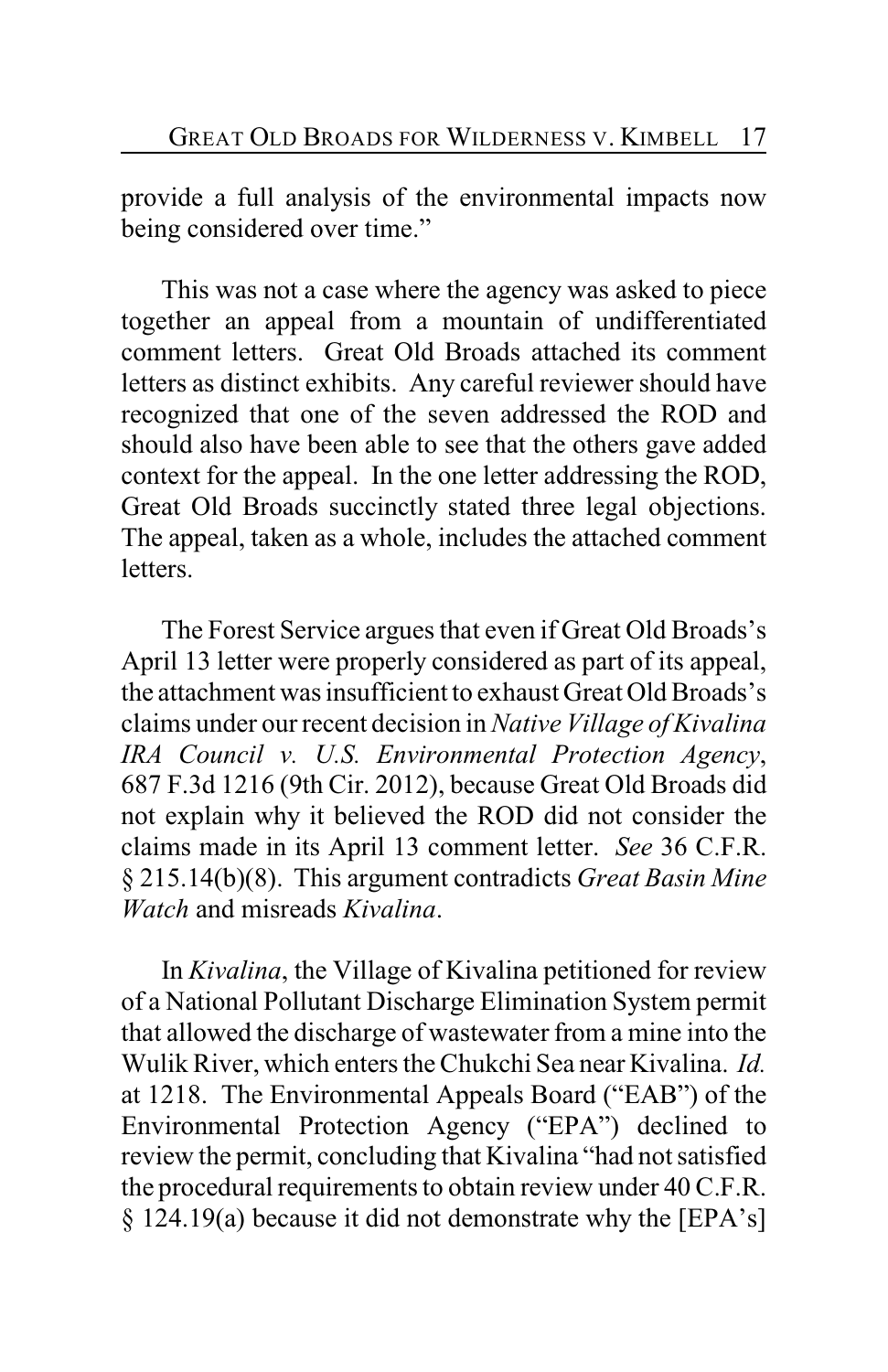responses to comments were clearly erroneous or otherwise warranted review." *Id*. In denying Kivalina's petition, we noted that the EAB has consistently applied  $\S$  124.19(a) to deny review "where petitioners merely reiterate or attach comments previously submitted regarding a draft permit and do not engage the EPA's responses to those comments." *Id.* at 1220. This policy is similar to the Forest Service's appeal requirement that appellants demonstrate "[w]hy the appellant believes the Responsible Official's decision failed to consider the substantive comments."  $36$  C.F.R.  $\S$  215.14(b)(8). Because of this similarity, the Forest Service contends that our analysis in *Kivalina* controls here.

We reject the Forest Service's argument for several reasons. First, despite the facial similarity of the two standards, *Kivalina* arose in an entirely different legal context. The exhaustion of administrative remedies was not at issue in *Kivalina*. *See* 687 F.3d at 1218–22. Thus, *Kivalina*'s holding does not apply to the exhaustion issue here, although its reasoning may be considered to the extent persuasive on exhaustion. Instead of addressing an issue of exhaustion of administrative remedies, *Kivalina* reviewed the EAB's decision to decline to review the grant of an EPA permit. *Id*. We have consistently "defined the exhaustion requirement broadly," *Great Basin Mine Watch*, 456 F.3d at 965. But by contrast we held in *Kivalina* that the EAB's "power of review should be only sparingly exercised." 687 F.3d at 1219 (quotation removed). Unlike judicial review of agency actions under the APA, EAB review is only available to petitioners who have: (1) demonstrated that the challenged permit decision was clearly erroneous or (2) convinced the EAB to exercise its discretion to review the permit. *Id.* (quoting 40 C.F.R. § 124.19(a)). These different standards of review do not aid the Forest Service's argument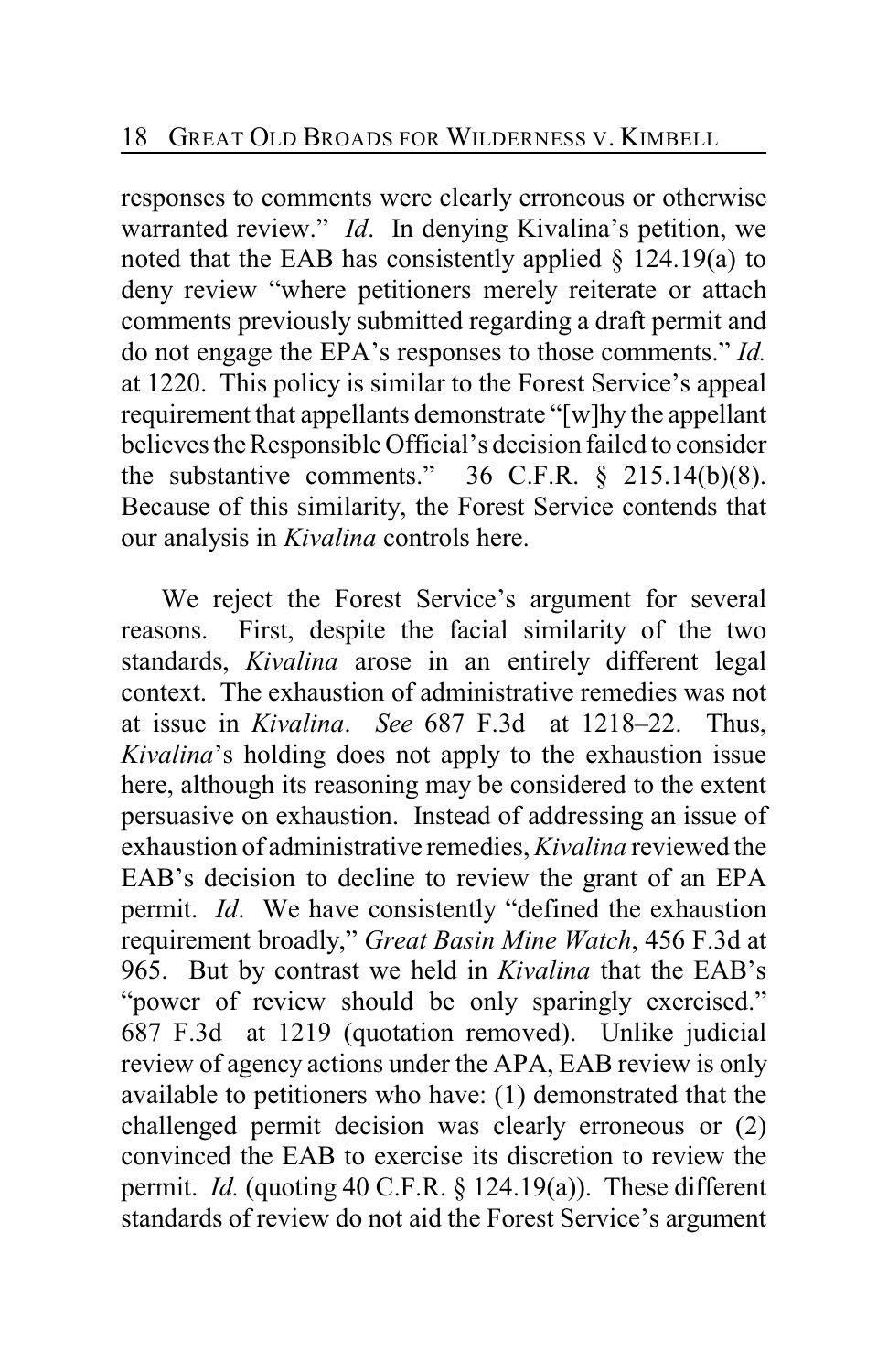seeking to avoid review on the merits. Because *Kivalina* addressed a more restrictive threshold for review than that faced by Great Old Broads, *Kivalina* does not control the outcome here.

Second, although the two situations have some similarity, and *Kivalina*'s reasoning is instructive, this reasoning tends to support Great Old Broads's position on exhaustion, not that of the government. In *Kivalina*, the EAB refused to consider Kivalina's challenge because Kivalina did not "engage the EPA's responses to public comments." *Id*. at 1221. In its decision to issue the permit, the EPA reproduced and addressed several public comments, including comments by Kivalina, on the monitoring provisions at issue. *Id.* at 1220–22. Rather than engaging with the EPA's responses to comments and explaining why those responses did not answer Kivalina's expressed concerns or justify the permitting decision, Kivalina raised entirely new issues. *See, e.g*., *id*. at 1221. Here, by contrast, the Forest Service did not acknowledge or respond to Great Old Broads's April 13 letter in the final EIS or the final ROD. The final EIS answered Great Old Broads's comments on the draft EIS, and the Appeal Deciding Officer cited those responses when denying Great Old Broads's administrative appeal. But the only indication that the Forest Service had considered the April 13 letter at all was the Forest Supervisor's conclusory statement that he had "considered all views that have been expressed."

Where, as in *Kivalina*, an agency reproduces and responds to comments, parties seeking review have a chance to bring their own expertise to bear and explain why the agency's responses to comments do not dispose of their complaints. Even in the sparingly-exercised EAB review, petitioners are only required to "engage the EPA's *responses* to [their]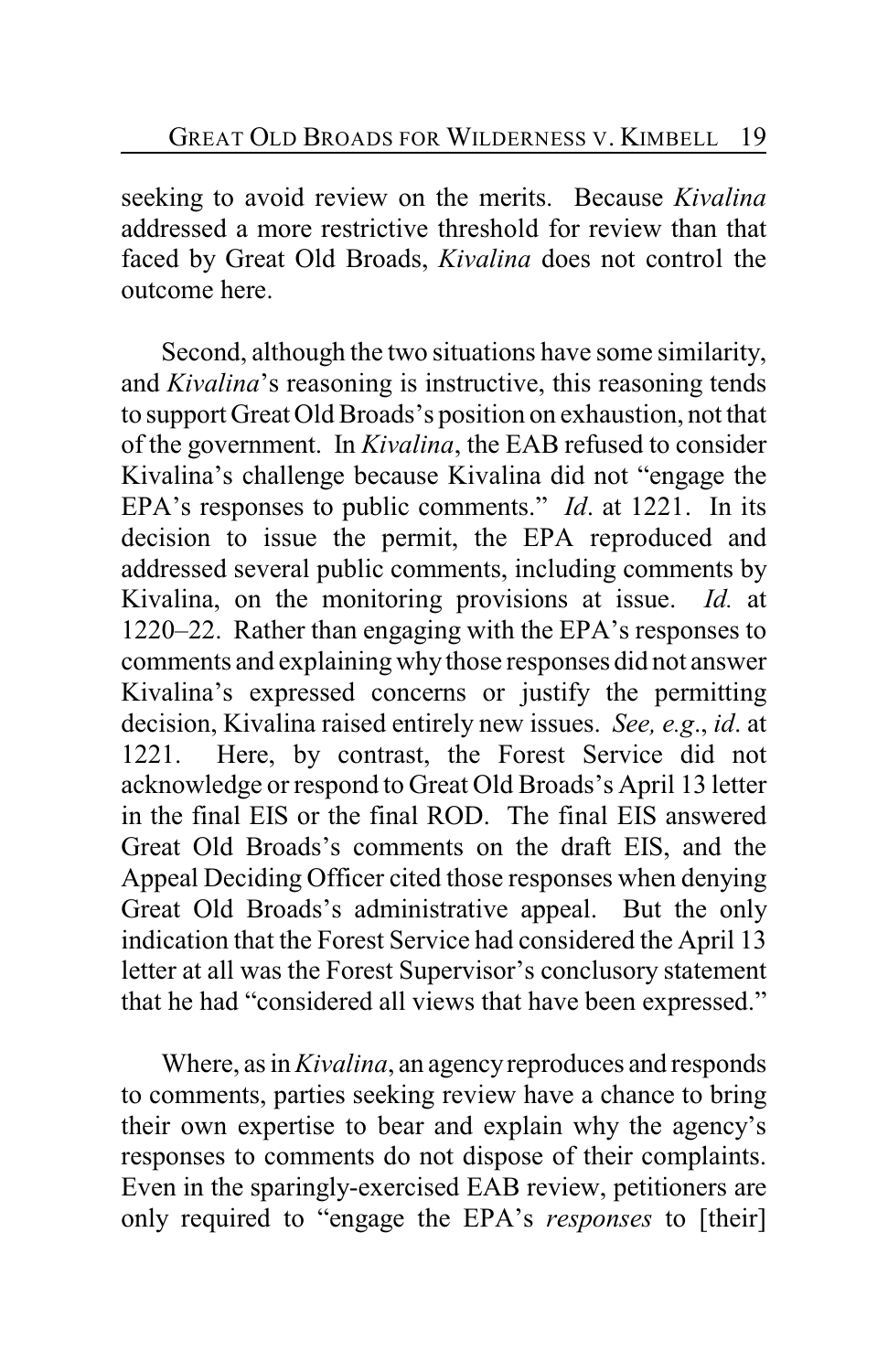comments." *Kivalina*, 687 F.3d at 1220 (emphasis added). But here the Forest Service did not clearly respond to Great Old Broads's comments in its April 13 letter, so the Forest Service cannot reasonably require Great Old Broads to explain why the "decision failed to consider th[ose] substantive comments." *See* 36 C.F.R. § 215.14(b)(8). Stated another way, when an agency clearly responds to comments, it creates a rebuttable presumption that it has considered and answered the commenter's concerns. To overcome that presumption, the commenting party must engage with those responses and at least say why they are thought to be inadequate. If an agency does not respond, however, appellants have nothing with which to engage.

To be presented on appeal, each of Great Old Broads's three claims must have been exhausted before the Forest Service. We first address Great Old Broads's contention that the ROD violates the NFMA because it did not comply with INFISH standard FW-2, which governs "fish and wildlife interpretive and other user-enhancement facilities." In its April 13 letter, Great Old Broads argued that the Selected Alternative did "not meet the INFISH standards that are incorporated into the [Humboldt Plan]." Great Old Broads cited pages in the draft EIS that described FW-2 as "one INFISH standard and guideline . . . that pertains to fish and wildlife for the Jarbidge Canyon EIS." FW-2 is the first standard listed under the first heading in the cited pages, and its prominence put the Forest Service on notice that Great Old Broads took issue with the ROD's compliance with FW-2.

Second, Great Old Broads contends that the ROD violates EO 11988, which limits agency actions in floodplains. In the same April 13 letter, Great Old Broads argued that the decision "contravenes Executive Order 11988, because it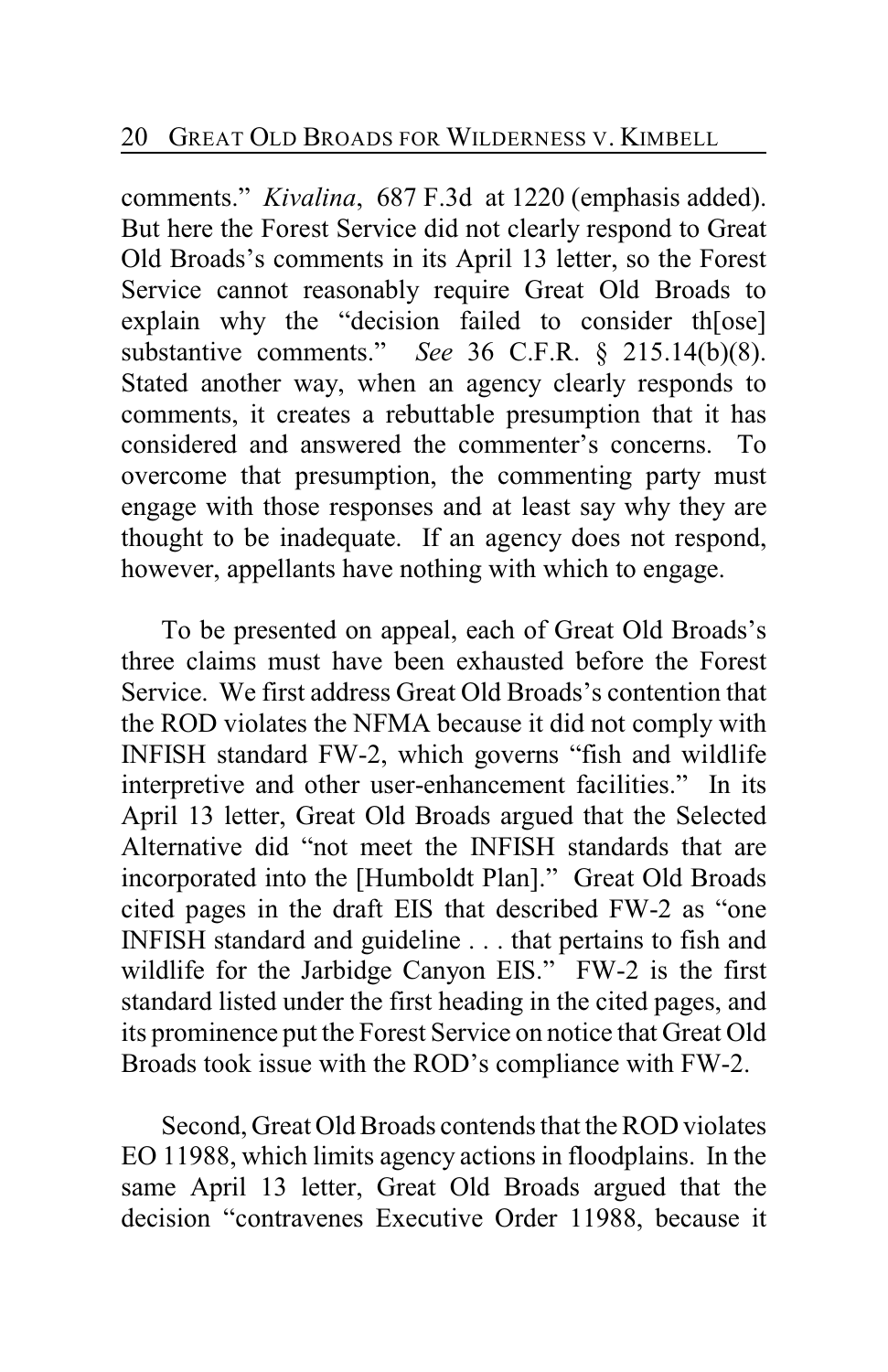does not avoid the Jarbidge River floodplain." EO 11988 is focused exclusively on preventing unnecessary development in floodplains and limiting the harmful effects of actions that must be sited in floodplains. By citing EO 11988, Great Old Broads exhausted this claim.

Great Old Broads also exhausted its third claim, that the Forest Service violated NEPA by not preparing a supplemental EIS ("SEIS") for the Selected Alternative. In its April 13 letter, Great Old Broads explained that the Selected Alternative, "while a major improvement over [draft EIS] Alternative 4, represent[ed] a significant change that merits further environmental analysis." On this issue as with the preceding two, Great Old Broads's April 13 letter "allow[ed] the agency to give the issue meaningful consideration." *Great Basin Mine Watch*, 456 F.3d at 971 (quoting *Dep't of Transp. v. Pub. Citizen*, 541 U.S. 752, 764  $(2004)$ ).

We hold that the three claims presented on this appeal each were adequately exhausted by Great Old Broads's submissions to the Forest Service, and we reach the merits of Great Old Broads's appeal.

# **B. Consideration of Claims on the Merits**

Great Old Broads suggests three theories why the ROD was an arbitrary and capricious action by the Forest Service: (1) that the ROD violated the NFMA; (2) that the ROD violated EO 11988; and (3) that the ROD violated NEPA. The district court in its alternative holding granted summary judgment in favor of the Forest Service on all three theories, and we discuss each in turn.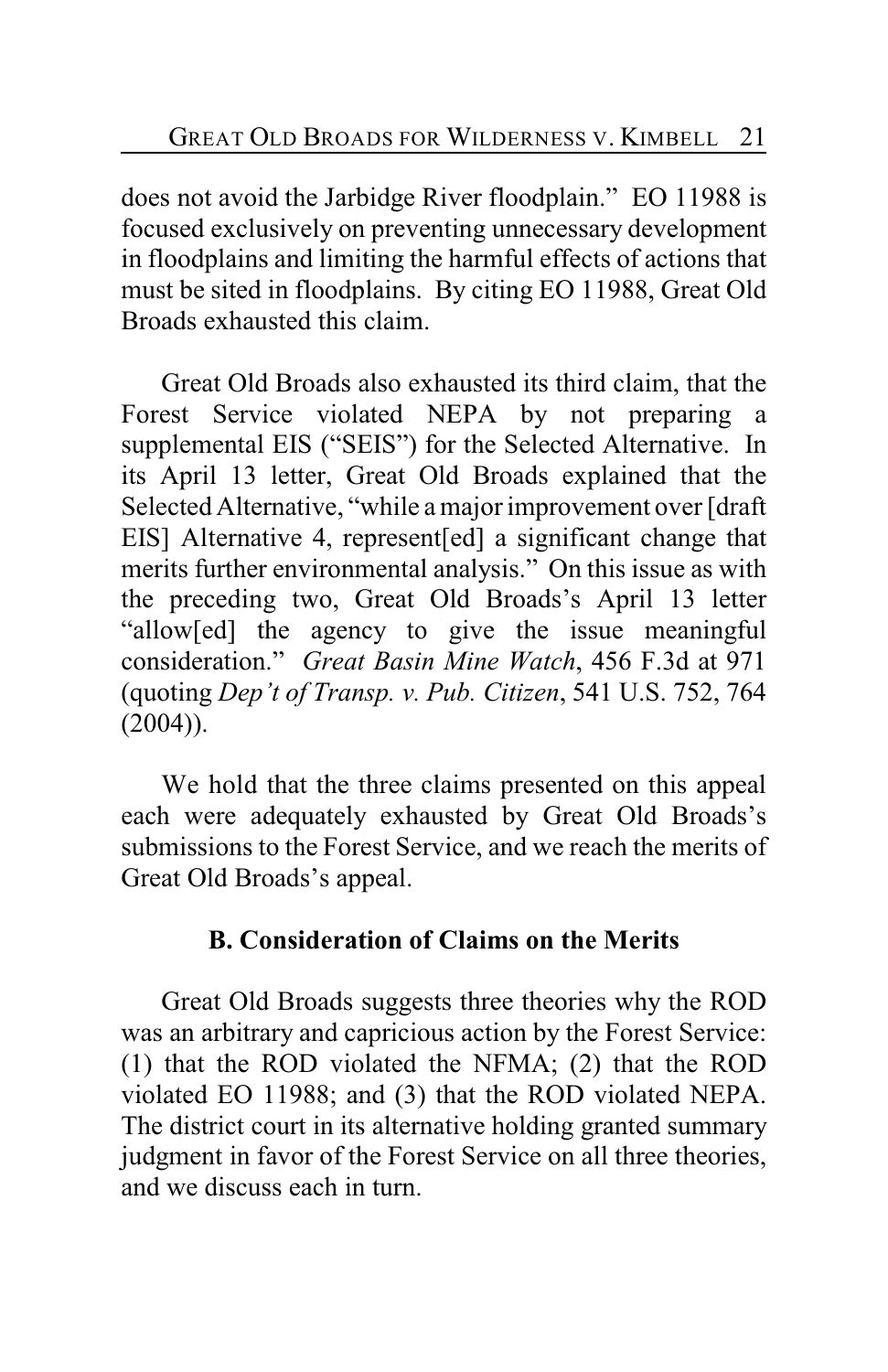# **1. The National Forest Management Act**

The NFMA directs the Forest Service to develop a comprehensive land and resource management plan ("Forest Plan") for each unit in the national forest system. 16 U.S.C. § 1604(a). Forest Plans aim to balance environmental and economic concerns, while furthering the NFMA's purpose to "provide for diversity of plant and animal communities" in national forests. *Native Ecosystems Council v. Weldon*, 697 F.3d 1043, 1056 (9th Cir. 2012) (quoting 16 U.S.C.  $§ 1604(g)(3)(B)$ . After a Forest Plan has been developed and implemented, the NFMA prohibits site-specific activities that are inconsistent with the governing Forest Plan. *Lands Council v. Powell*, 395 F.3d 1019, 1033 (9th Cir. 2005). The Forest Service's "interpretation and implementation of its own forest plan is entitled to substantial deference." *Native Ecosystems Council*, 697 F.3d at 1056; *see also Auer v. Robbins*, 519 U.S. 452, 461 (1997) (An agency's interpretation of its own regulations is controlling unless "plainly erroneous or inconsistent with the regulation."). Great Old Broads contends that the ROD does not comply with the Humboldt Plan because it violates FW-2, one of INFISH's fish and wildlife restoration standards.

The Humboldt Plan governs the Forest Service's sitespecific decisions in the Jarbidge Canyon. The Humboldt Plan was amended in 1995 by INFISH to give more protections for habitat and populations ofresident native fish, including the bull trout. *See* Inland Native Fish Strategy: Decision Notice and Finding of No Significant Impact (1995) (INFISH 95); *see also* Inland Native Fish Strategy, 60 Fed. Reg. 39927, August 4, 1995. For watersheds occupied by inland native fish, INFISH supplies Riparian Management Objectives ("RMOs") that set goals for pool frequency,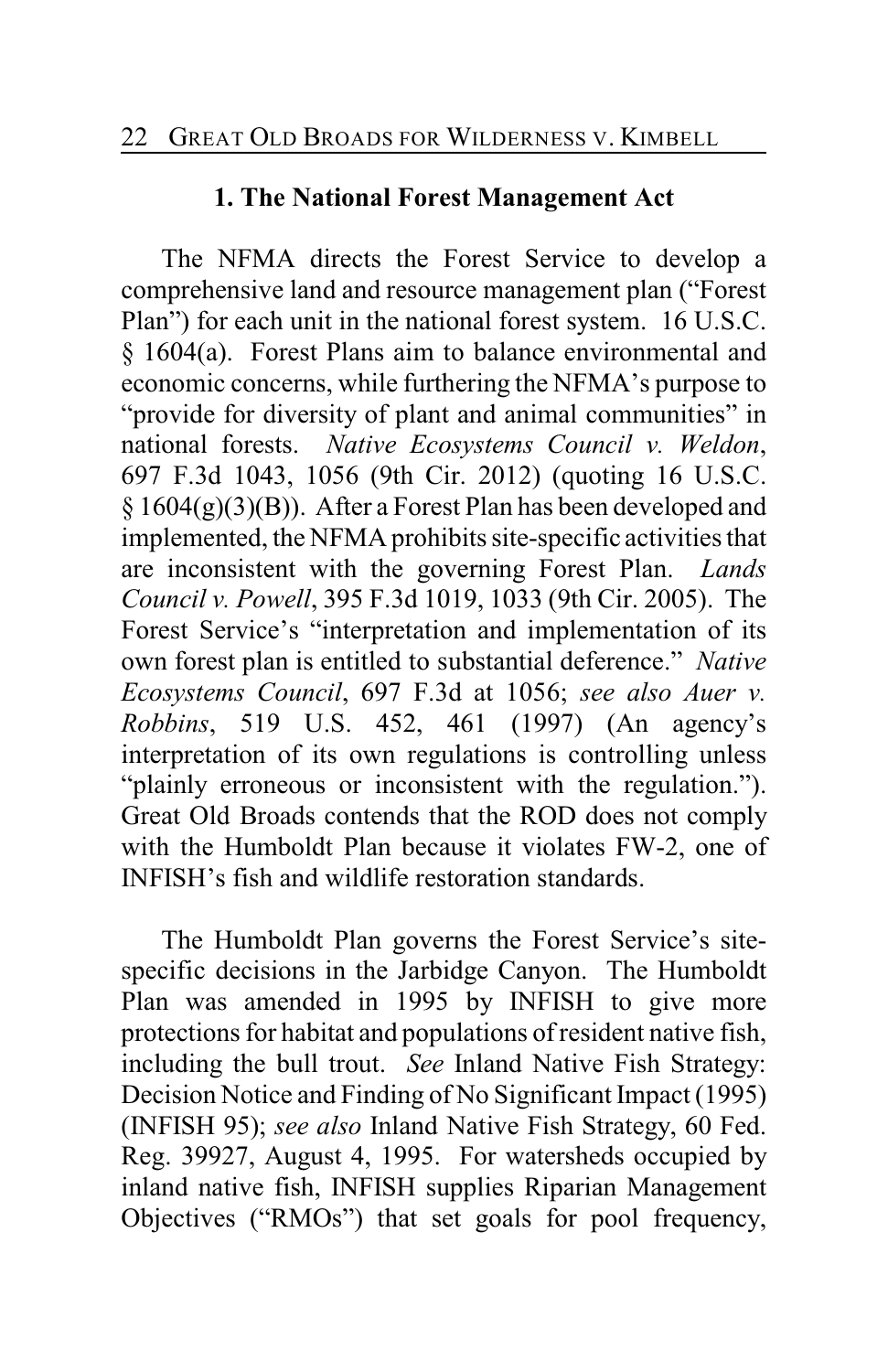density of large woody debris, bank stability, width-to-depth ratio, and water temperature. These categories identify characteristics of healthy fish habitat. INFISH does not require RMOs to be achieved as soon as they are announced; instead, they serve as benchmarks against which progress can be measured and degradation prevented.

For individual rivers, the Forest Service designates buffer zones around Riparian Habitat Conservation Areas ("RHCAs"). Parts of the South Canyon Road are in the Jarbidge River RHCA. To promote attainment of RMOs, INFISH sets standards and guidelines for activities inside these buffer zones, including road-building, mining, logging, and restoring fisheries and wildlife habitat. INFISH 95 A-6 to A-13. One standard, FW-2, requires the Forest Service to:

> Design, construct, and operate fish and wildlife interpretive and other userenhancement facilities in a manner that does not retard or prevent attainment of the Riparian Management Objectives or adversely affect inland native fish. For existing fish and wildlife interpretive and other userenhancement facilities inside Riparian Habitat Conservation Areas, assure that Riparian Management Objectives are met and adverse effects on inland native fish are avoided. Where Riparian Management Objectives cannot be met or adverse effects on inland native fish avoided, relocate or close such facilities.

INFISH 95 A-13.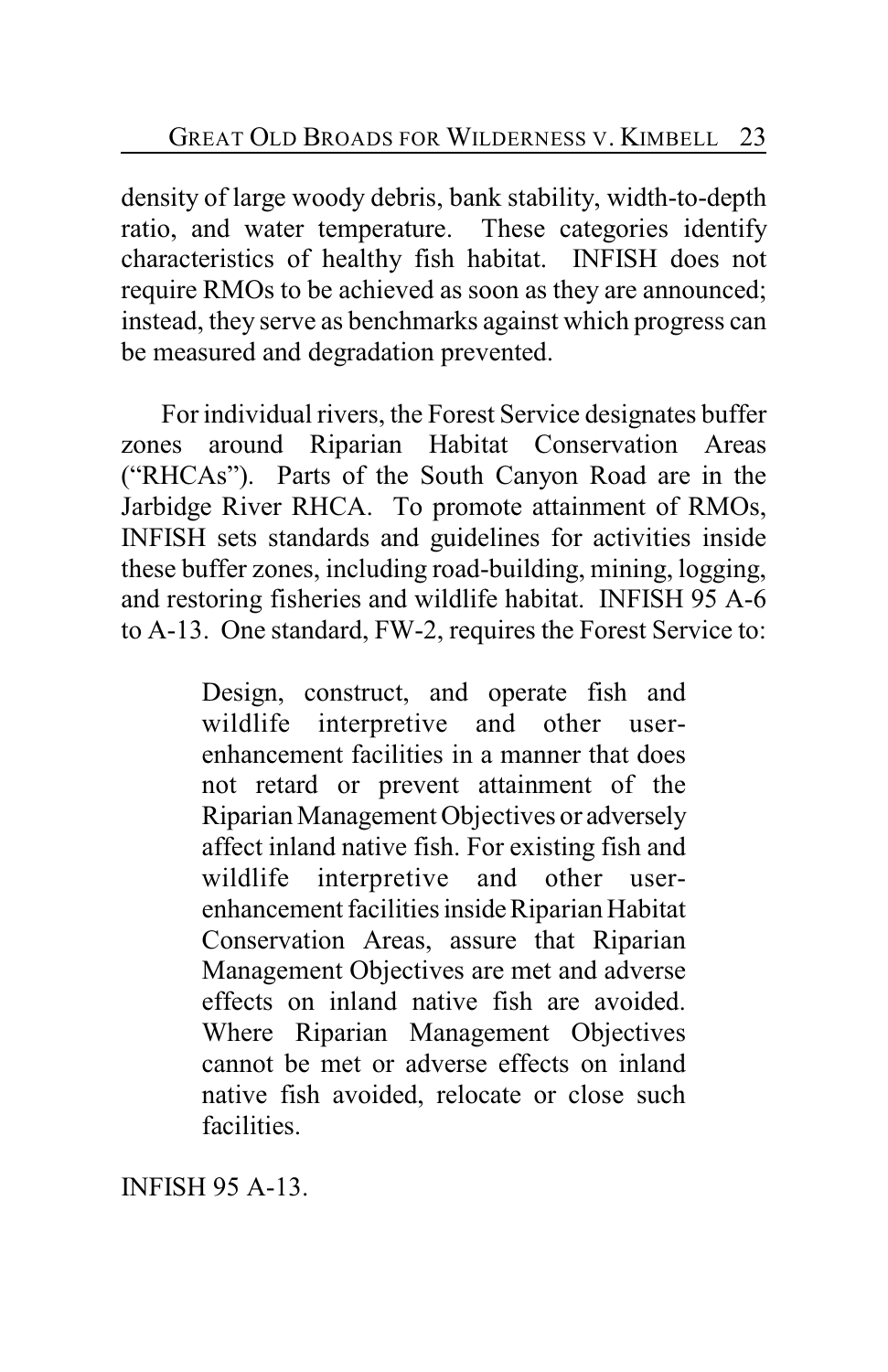### 24 GREAT OLD BROADS FOR WILDERNESS V. KIMBELL

Great Old Broads contends that several findings in the final EIS show that the ROD violates Fisheries and Wildlife Restoration standard FW-2, and therefore the Humboldt Plan and the NFMA. In the final EIS, the Forest Service identified FW-2 as "one INFISH standard . . . that pertains to fish and wildlife for the Jarbidge Canyon EIS." When analyzing each alternative in the final EIS, the Forest Service assessed whether it would or would not comply with FW-2 and described the effect each alternative would have on the RMOs. The alternatives that were combined to form the Selected Alternative all had negative effects on RMOs. Great Old Broads contends that these references to FW-2 in the final EIS show (1) that the standard applies to the road reconstruction and (2) that the ROD violates the standard, so the road must be "relocated or closed."**<sup>2</sup>**

We disagree. The final EIS does indicate that FW-2 applies in the Project. But even if FW-2 does apply to "fish and wildlife in the Jarbidge Canyon EIS," it requires action only for "fish and wildlife interpretive and other user-enhancement facilities." The term "user enhancement facilities" does not appear to apply to roads but instead, as the Forest Service suggests, to trailhead facilities such as parking

Because we hold that FW-2 does not apply to road reconstruction, we **<sup>2</sup>** do not reach Great Old Broads's second contention. We note, however, that the ROD finds that the combined alternatives and the mitigation strategies in the Selected Alternative would not retard attainment of the RMOs under INFISH. This finding, which is due substantial deference as the product of the Forest Service's technical expertise, *see Native Ecosystems Council*, 697 F.3d at 1056, could possibly prevent FW-2 from mandating the closure of the road even if it did apply to the road.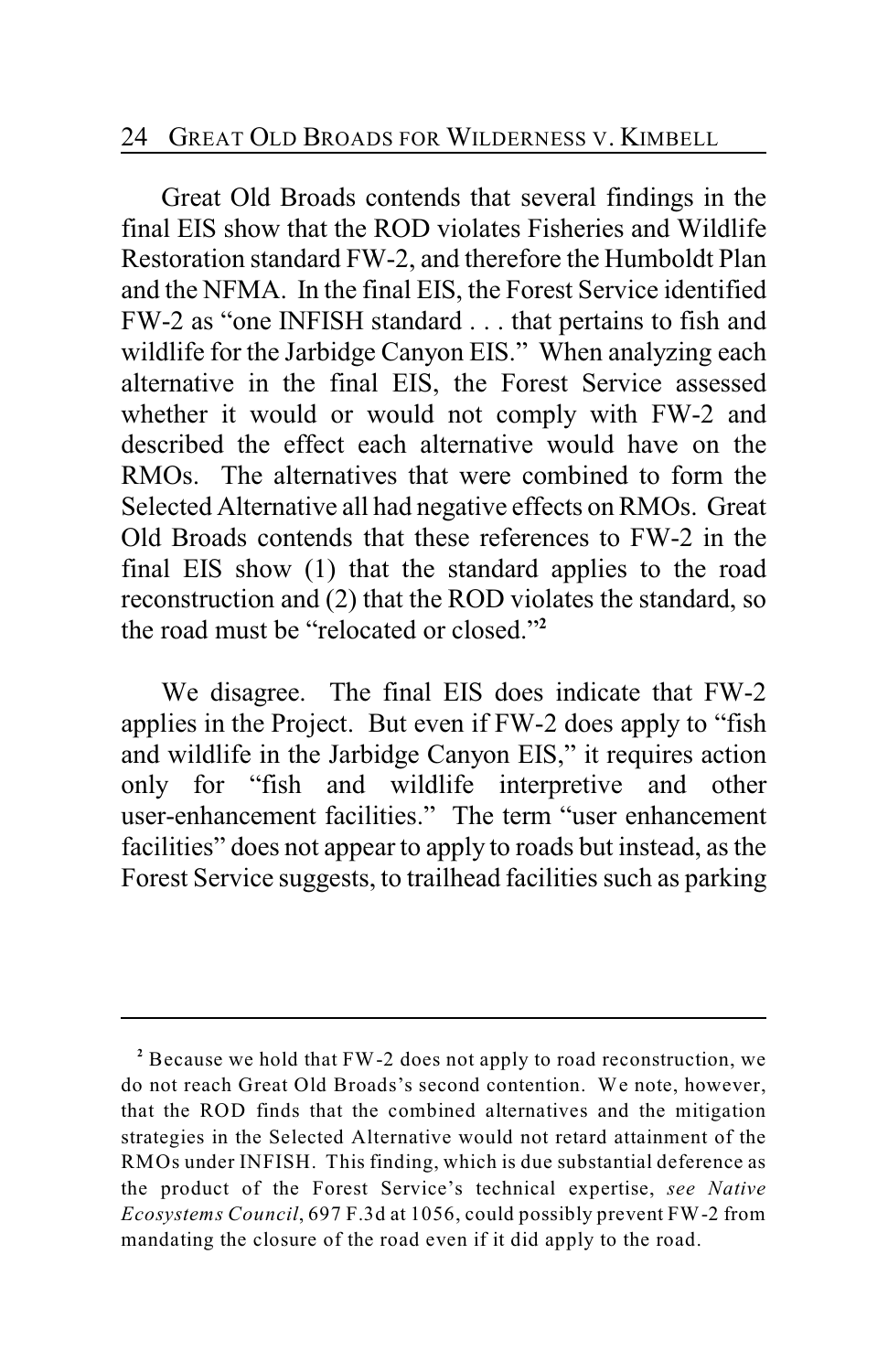areas and toilets.<sup>3</sup> By contrast, INFISH "Roads" Management" standards explicitly apply to the Jarbidge Canyon Road. INFISH 95 A-7 to A-8. The final EIS described these as the "standards and guidelines for road management that pertain to the Jarbidge Canyon project," and the ROD explained that the Selected Alternative complied with INFISH by reference to Roads Management standards RF-2 to RF-4. Like FW-2, the Roads Management standards are concerned with attainment of RMOs. They promote attainment of RMOs by requiring various design modifications and mitigation strategies, many of which were included in the ROD. Unlike FW-2, the Roads Management standards do not require that roads be relocated or closed unless the roads are obsolete.

The text of related INFISH standards also guides against reading "user-enhancement facilities" to include roads. The introduction to the collected standards and the Minerals Management standard MM-2 include both "roads" and "facilities" on lists, showing that INFISH considered "facilities" and "roads" to be distinct categories. INFISH 95 A-6, A-10. There is no evidence in the final EIS that FW-2 applies beyond what its plain language indicates.

We will defer to the Forest Service's interpretation of FW-2 unless it is plainly erroneous or inconsistent with the standard. *Siskiyou Reg'l Educ. Project v. U.S. Forest Serv*., 565 F.3d 545, 557 (9th Cir. 2009). It is neither. We hold that the Forest Service's interpretation of FW-2 is reasonable and that the ROD does not violate the NFMA.

<sup>&</sup>lt;sup>3</sup> The Selected Alternative removed toilets at Urdahl and Snowslide Gulch, as FW-2 would require.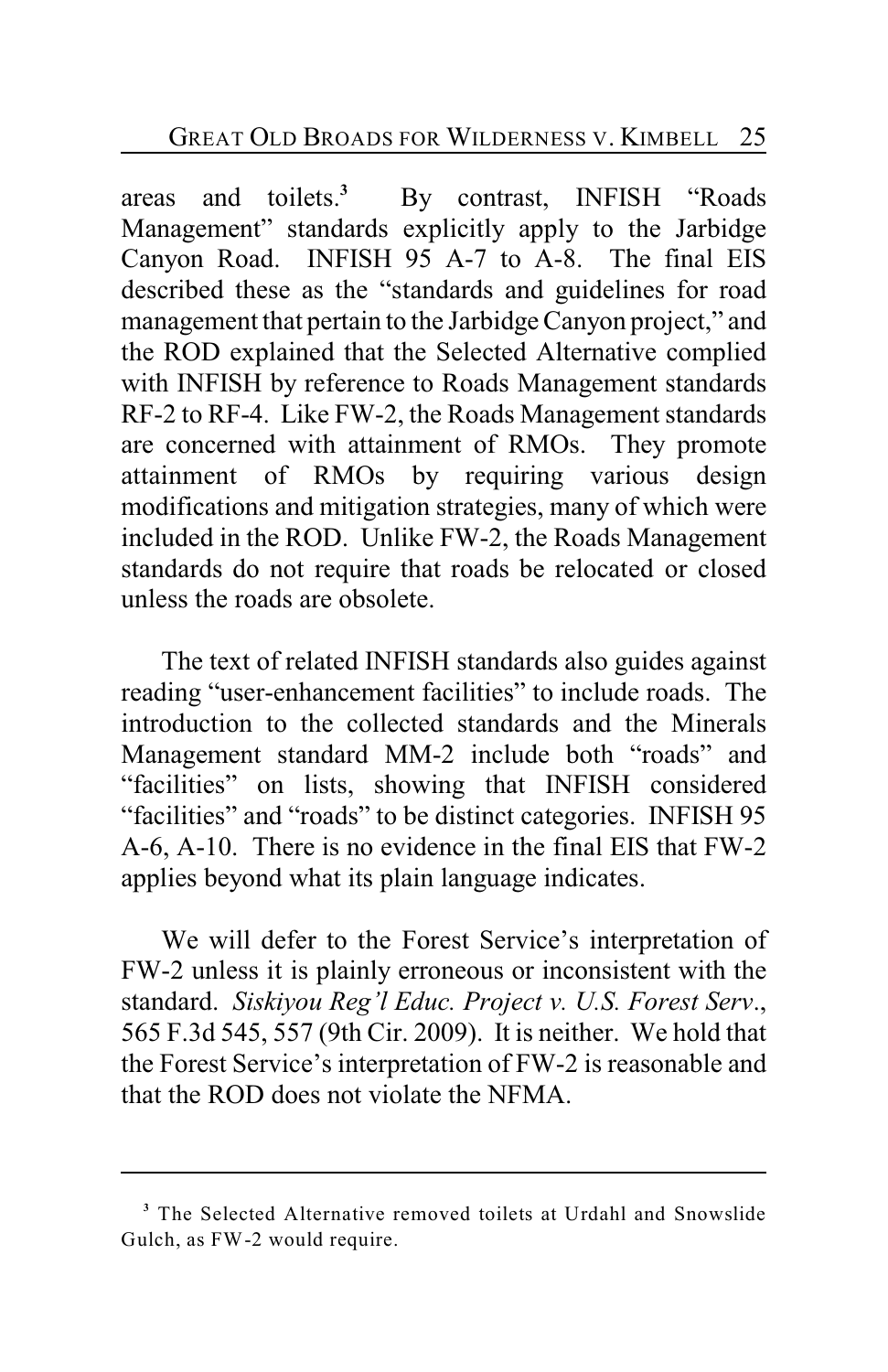# **2. Executive Order 11988: Floodplain Management**

EO 11988 calls on "federal agencies taking action 'in or affecting a floodplain' to think twice." *Carmel-By-The-Sea*, 123 F.3d at 1166. This executive order discourages unnecessary development in floodplains. Agencies must avoid siting actions in floodplains unless the head of the agency finds there is no practicable alternative. 42 Fed. Reg.  $26951 \text{ § } 2(a)(2)$  (1977). If there is no practicable alternative, the agency must "(i) design or modify its action in order to minimize potential harm to or within the flood plain," and "(ii) prepare and circulate a notice containing an explanation of why the action is proposed to be located in the flood plain." *Id*. We will set aside agency findings under EO 11988 only if they are arbitrary, capricious, or an abuse of discretion. *Carmel-By-The-Sea*, 123 F.3d at 1166.

Great Old Broads contends that the Forest Service did not comply with any of EO 11988's three requirements, beginning with the fact that it made no formal finding that there was no practicable alternative to siting the road in the Jarbidge Canyon floodplain. But the South Canyon Road had been sited in the floodplain for years before the area was added to the national forest system—long before EO 11988 was contemplated. Great Old Broads claims that this appeal to the status quo is a prohibited post-hoc argument. But the final EIS explained that the proposed action was "to authorize the reestablishment of the South Canyon Road," and the Forest Service characterized the preexisting road, situated in the floodplain, as the no-action alternative in the final EIS and the ROD. Great Old Broads has not challenged those characterizations and provides no authority showing that EO 11988 requires the relocation of existing roads that require restoration or improvement. Longstanding custom and usage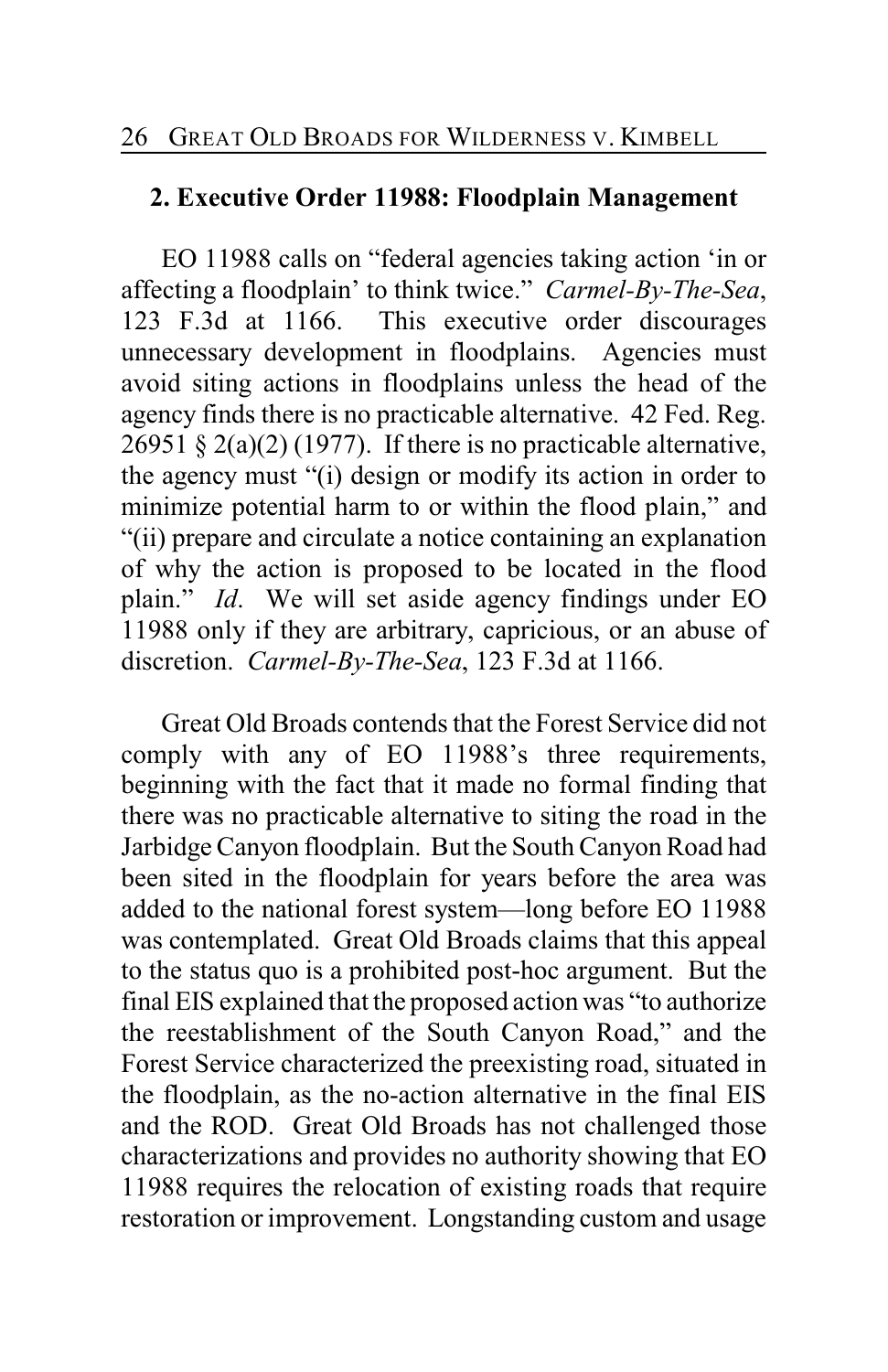of a community is not irrelevant to a sensible application of environmental law. In considering options for the South Canyon Road, the Forest Service was not siting a new project but was crafting the next "phase in an essentially continuous activity." *See Sierra Club v. Hassell*, 636 F.2d 1095, 1099 (5th Cir. 1981) (quoting *City & County of San Francisco v. United States*, 615 F.2d 498, 501 (9th Cir. 1980)). The Forest Service was entitled to rely on the established location of the South Canyon Road to comply with this first element of EO 11988.

EO 11988 separately requires that agencies "prepare and circulate a notice containing an explanation of why the action is proposed to be located in the floodplain." 42 Fed. Reg. 26951  $\frac{2}{9}$  2(a)(2). This notice should be included in the agency's NEPA statement. *Id*. § 2(a)(1). As Great Old Broads admits, this notice requirement is "closely related" to the requirement that the agency make a finding of no practicable alternative. Where the latter has been fulfilled, courts have not found the former to be insufficient. *See e.g.*, *Carmel-by-the-Sea*, 123 F.3d at 1166; *Hassell*, 636 F.3d at 1100. In addition to the indicators discussed above that show the Forest Service complied with the requirement that it make a finding of impracticability, the Forest Service advised readers in the final EIS that it was considering the commands of EO 11988, and the final EIS explicitly analyzed two out-of-floodplain alternatives. This was sufficient notice.

Finally, EO 11988 requires an agency taking action in a floodplain to "design or modify its action in order to minimize potential harm to or within the floodplain." 42 Fed. Reg. 26951  $\S$  2(a)(2). In forming the Selected Alternative, the Forest Service took elements from Alternatives 1, 3, and 4 and modified the combination to minimize the road's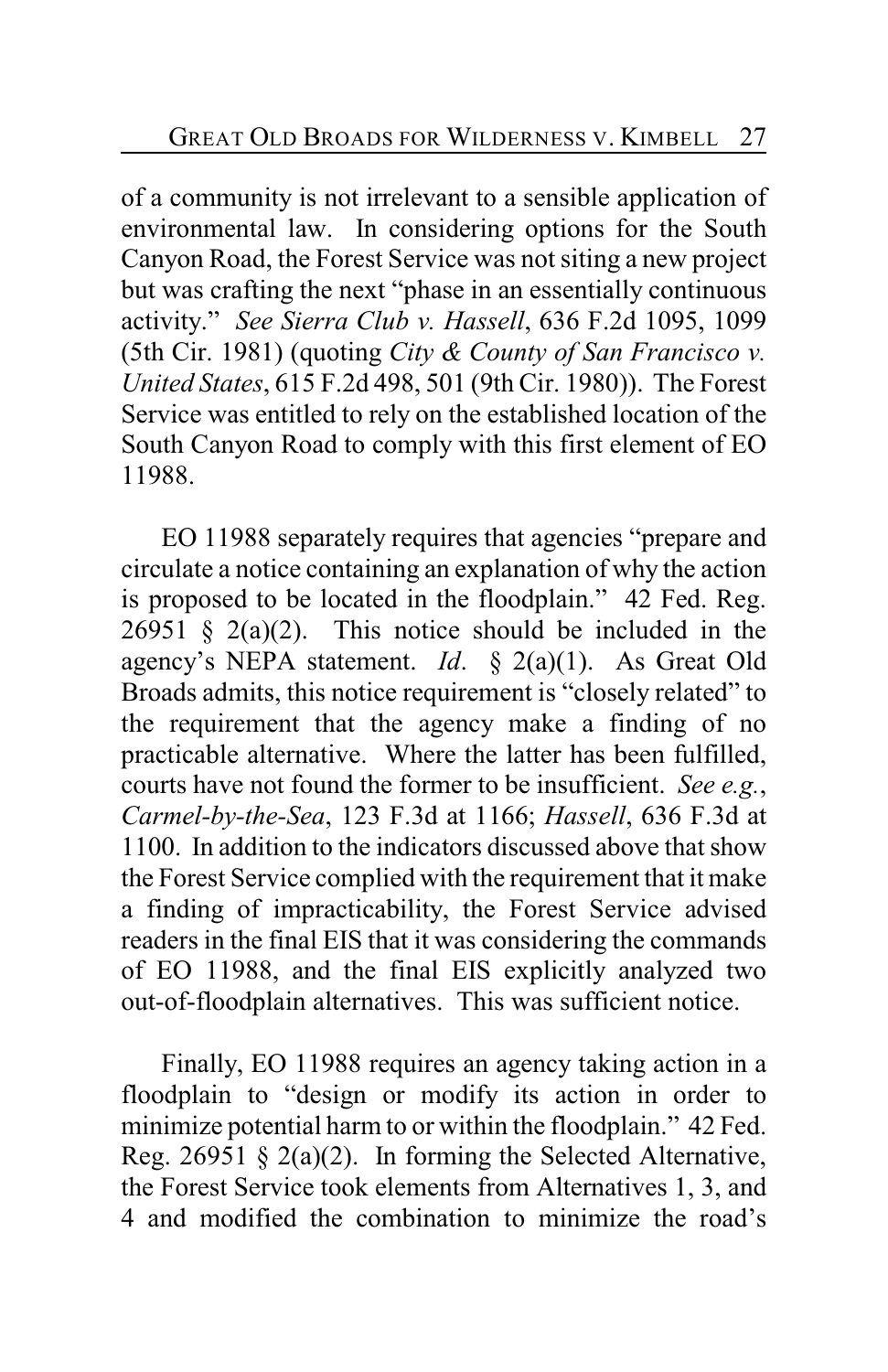impact on the floodplain. These modifications included: (1) Replacing the upper part of the road with a hiking trail to ameliorate mass wasting, which provided for "road reclamation in the most unstable portion of the canyon bottom." (2) Choosing not to widen or realign the road, which "decrease[d] the amount of sediment entering the river over time" and avoided the "increased erosion noted for other road alternatives." (3) Replacing proposed structures in Alternatives 3 and 4 with low-water crossings. The proposed structures would have "impede[d] flow during high-water events" and prevented the "pass-through of debris from large flows."

Great Old Broads contends these modifications were not enough because EO 11988 requires an agency to "modify its action in order to minimize potential harm to or within the floodplain." *Id*. § 2(a)(2). Great Old Broads argues that "minimize" means the Forest Service must reduce potential harm to "the smallest quantity, number, or degree possible or permissible." Webster's New Twentieth Century Dictionary 1145 (2d ed.). But when we have considered the word "minimize" in similar contexts, we have held any mitigation only needs to be reasonable. The Department of Transportation Act of 1970 mandates that all measures "technically possible . . . be implemented" to "minimize harm" to public parks. 49 U.S.C.  $\S$  1653(f)(2). We held that "implied within the statement 'all measures,' is the condition that such efforts to minimize harm be feasible and prudent, or reasonable." *Adler v. Lewis*, 675 F.2d 1085, 1094 (9th Cir. 1982). This understanding of "minimize" parallels the definition of "practicable" that we have used when reviewing actions under EO 11988. In *Carmel-by-the-Sea*, we understood "practicable" to mean: "capable of being done within reasonable natural, social, or economic constraints."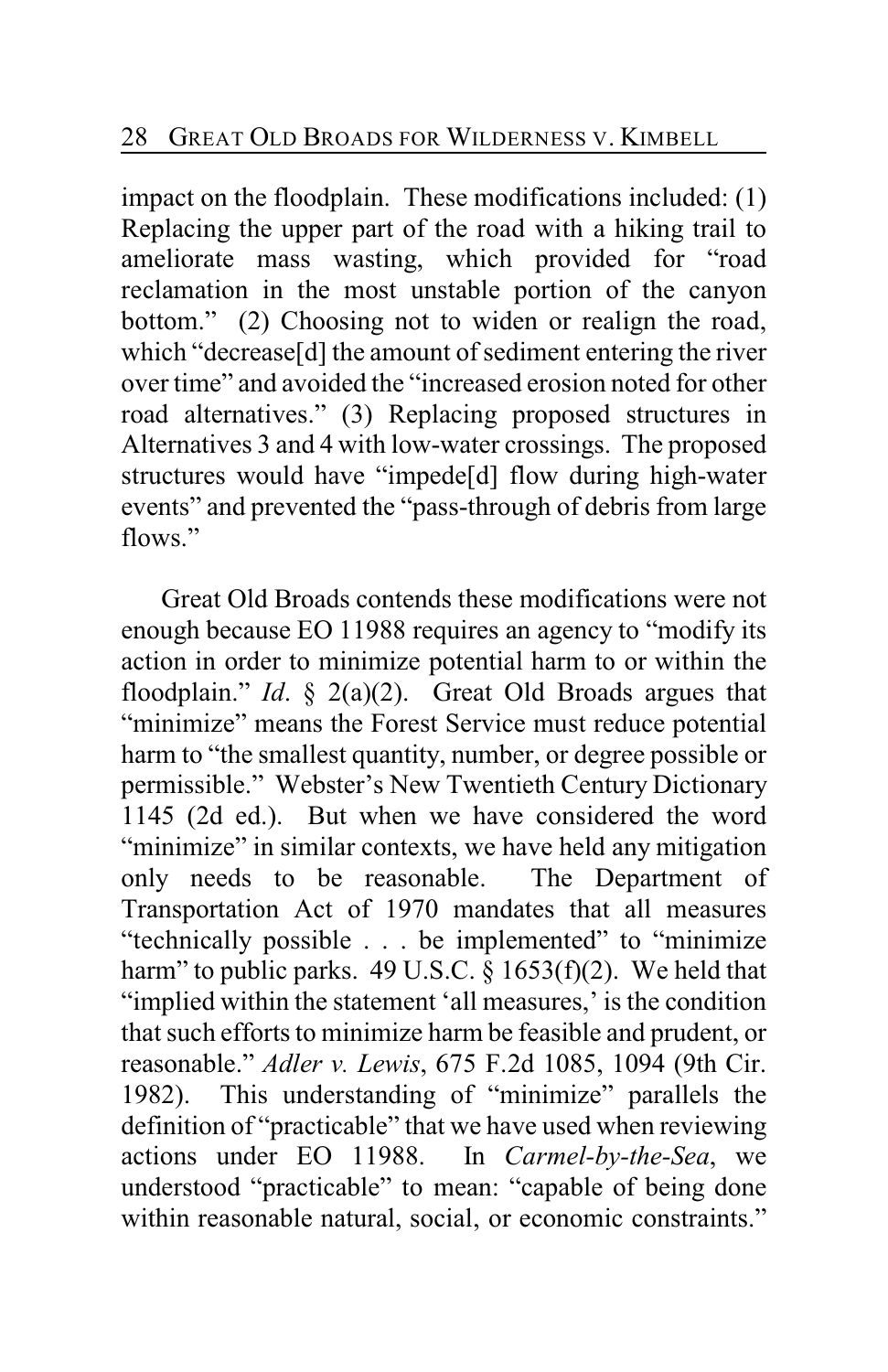123 F.3d at 1166 n.20 (quoting 23 C.F.R. § 650.105(k)). In applying EO 11988, the D.C. Circuit held that the National Park Service fulfilled its obligation to minimize impacts when it "affirmatively required design changes to ameliorate adverse effects on the floodplain." *Daingerfield Island Protective Soc. v. Babbitt*, 40 F.3d 442, 447 (D.C. Cir. 1994). The D.C. Circuit did not analyze the degree to which those modifications would ameliorate any adverse affects. *Id.*

The changes the Forest Service made in finalizing the Selected Alternative possibly do not limit the floodplain impacts of the ROD to the smallest degree possible, but they were reasonable, affirmatively-required design changes that the Forest Service determined would ameliorate adverse effects on the floodplain. We will not second-guess that determination. The Forest Service's actions were not arbitrary or capricious under EO 11988.

## **3. National Environmental Policy Act**

Great Old Broads contends that "combining Alternatives 1, 3, and 4 dramatically changed their environmental impacts, [so] the Forest Service violated NEPA by failing to prepare a supplemental EIS (SEIS)." We review the Forest Service's decision not to prepare an SEIS under the arbitrary or capricious standard. *Russell Country Sportsmen v. U.S. Forest Serv.*, 668 F.3d 1037, 1044 (9th Cir. 2011), *cert. denied*, 132 S. Ct. 2439 (2012). We review *de novo* the district court's grant of summary judgment that no SEIS was required. *Friends of the Clearwater v. Dombeck*, 222 F.3d 552, 556 (9th Cir. 2000). We affirm.

Under NEPA, an agency must prepare an EIS for any proposed federal action "significantly affecting the quality of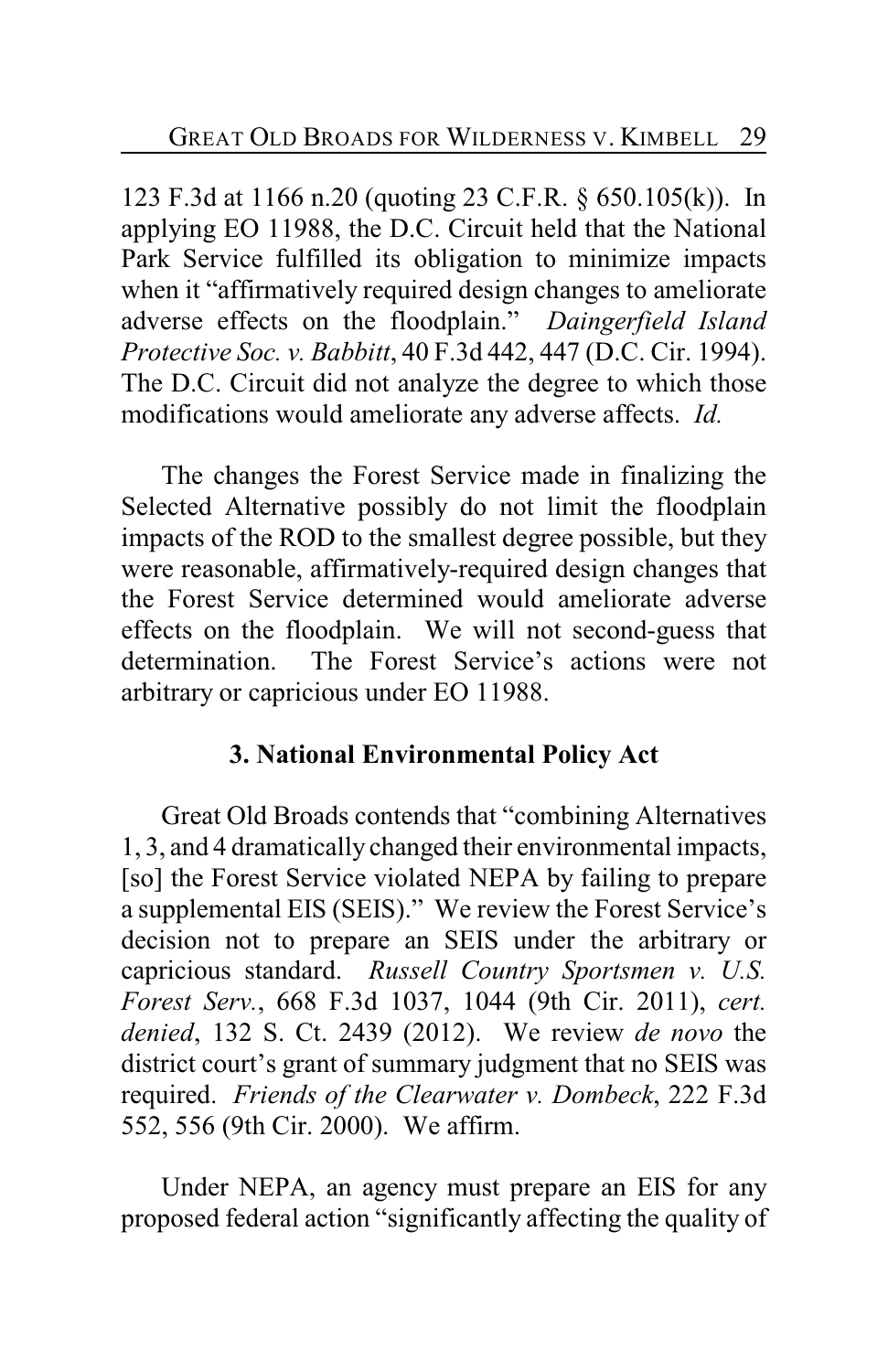the human environment."  $42$  U.S.C.  $\S$  4332(2)(C). The EIS must consider "the environmental impact of the proposed action" and "any adverse environmental effects which cannot be avoided should the proposal be implemented." *Id*.  $§$  4332(2)(C)(i)–(ii). The range of relevant effects is broad, and the EIS must "[r]igorously explore and objectively evaluate all reasonable alternatives." 40 C.F.R. § 1502.14(a). By requiring this evaluation before a project is finalized, "NEPA ensures that the agency will not act on incomplete information, only to regret its decision after it is too late to correct." *Marsh v. Oregon Natural Res. Council*, 490 U.S. 360, 371 (1989).

An agency "must have some flexibility to modify alternatives canvassed in the draft EIS to reflect public input." *California v. Block*, 690 F.2d 753, 771 (9th Cir. 1982). But if after this process, an "agencymakes substantial changes in the proposed action that are relevant to environmental concerns," the agency must prepare an SEIS. 40 C.F.R. § 1502.9(c). In considering the terms "substantial changes" and "environmental concerns," we have adopted the Council for Environmental Quality's ("CEQ") guidance that "supplementation is not required when two requirements are satisfied: (1) the new alternative is a '*minor variation* of one of the alternatives discussed in the draft EIS,' and (2) the new alternative is '*qualitatively within the spectrum of alternatives* that were discussed in the draft [EIS].'" *Russell Country Sportsmen*, 668 F.3d at 1045 (emphasis added in *Russell Country Sportsmen*) (quoting Forty Most Asked Questions Concerning CEQ's National Environmental Policy Act Regulations, 46 Fed. Reg. 18,026, 18,035 (Mar. 23, 1981)).

Great Old Broads points to no specific changes that it deems not adequately analyzed in the final EIS. Instead,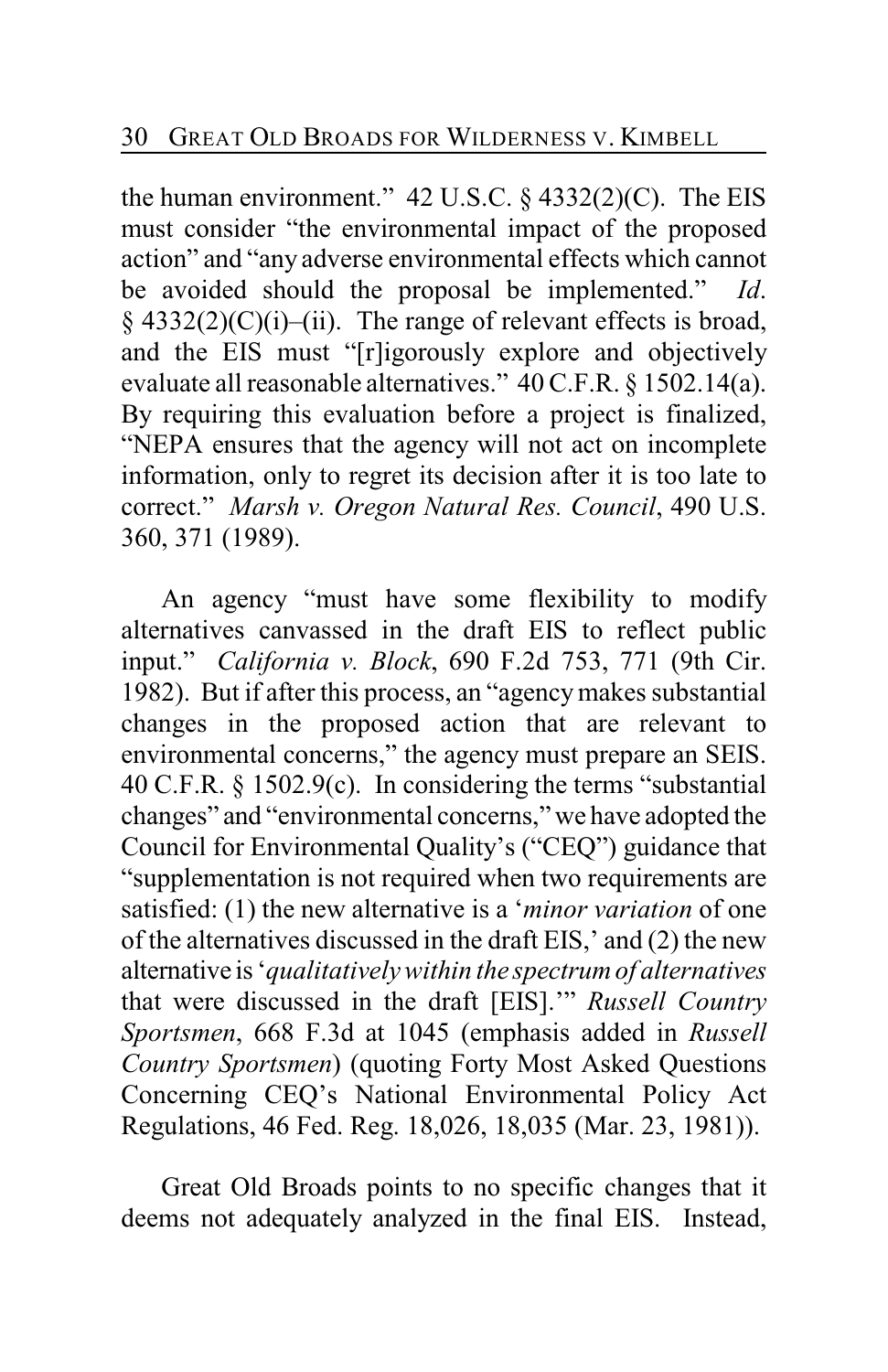Great Old Broads relies on the First Circuit's decision in *Dubois v. U.S. Department of Agriculture* to argue that an SEIS is required whenever a proposed project constitutes "a different configuration" of previously analyzed elements. 102 F.3d 1273, 1291–93 (1st Cir. 1996). In *Dubois*, the Forest Service published an EIS analyzing the effects of a proposed ski resort. *Id.* at 1278. The preferred alternative adapted an analyzed alternative to a smaller parcel of land, eliminating woodland buffer zones between ski trails and proposing an unanalyzed "28,500-square-foot base lodge facility within the existing permit area." *Id*. at 1292. The First Circuit held that these were "substantial changes from the previously-discussed alternatives, not mere modifications 'within the spectrum' of those prior alternatives." *Id*.

Here, by contrast, the Selected Alternative is primarily made of elements from Alternatives 1, 3, and 4 that were analyzed—as elements—in the final EIS. From that analysis, the Forest Service and the public could assess the cumulative effect of these elements, and the Forest Service could reasonably determine that the combination was "within the spectrum" of previously analyzed alternatives.

In addition to these elements, the Selected Decision incorporated several mitigating modifications. Most, such as (1) minimizing the number of river crossings by heavy equipment during construction, (2) clearly marking low-water crossings and posting them with 5 MPH speed limits, and (3) removing toilets at Snowslide Gulch and Urdahl, were "minor variation[s] of one of the alternatives discussed in the draft EIS." *See Russell Country Sportsmen*, 668 F.3d at 1045 (internal quotation omitted). Another modification changed the targeted "design vehicle" from a passenger car to a fourwheel-drive vehicle. The "design vehicle" is the type of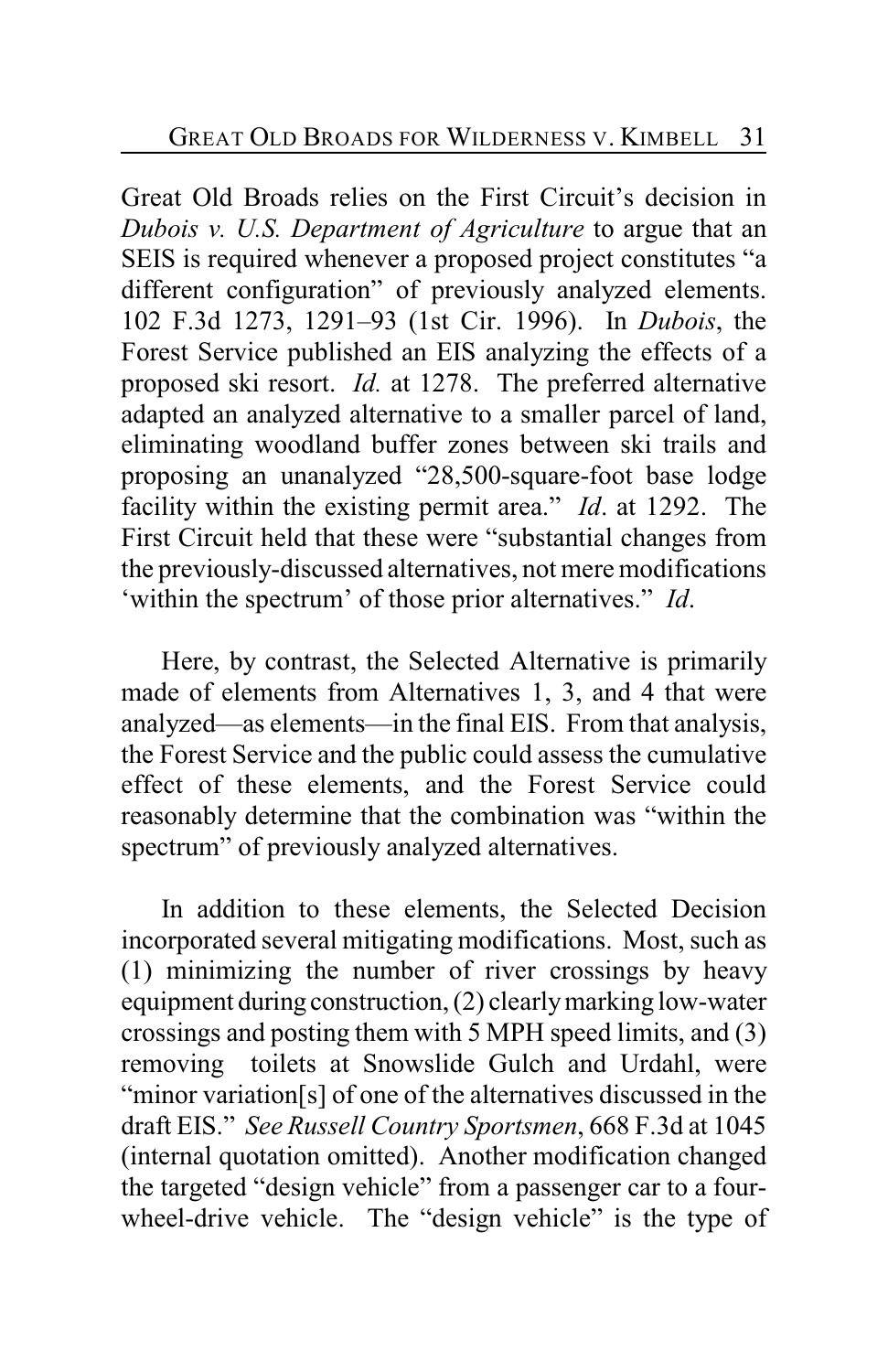vehicle that the road is designed to accommodate, so this change lowered the construction and maintenance costs for the road and limited the amount of traffic the road is likely to bear. Although this change is not identified as an element from one of the analyzed alternatives, only a four-wheel-drive vehicle could use the road as it was at the time of the final EIS, so the reduction in service level brought the Selected Alternative in line with Alternative 1—the no-action alternative.

Great Old Broads alternatively contends that even if the Forest Service correctly decided that an SEIS was not required, it violated NEPA because it did not adequately document that determination in the record. An agency must make a reasoned decision whether an SEIS is required, *see Friends of the Clearwater*, 222 F.3d at 557, and the Forest Service often presents this threshold determination in a supplemental information report ("SIR"). *See* Forest Service Handbook 1909.15, ch. 10 §§ 18.1-18.2. Here the Forest Service did not prepare a separate SIR, but it did make a reasoned decision, documented in the record, that an SEIS was not warranted.

An agency must document its decision that no SEIS is required to ensure that it remains "alert to new information that may alter the results of its original environmental analysis, and continue[s] to take a 'hard look at the environmental effects of [its] planned action, even after a proposal has received initial approval.'" *Friends of the Clearwater*, 222 F.3d at 557 (quoting *Marsh*, 490 U.S. at 374). In *Friends of the Clearwater*, appellants challenged a timber sale in the Nez Perce National Forest for which they claimed the environmental analysis was inadequate. *Id*. at 554. The Forest Service completed a programmatic EIS for